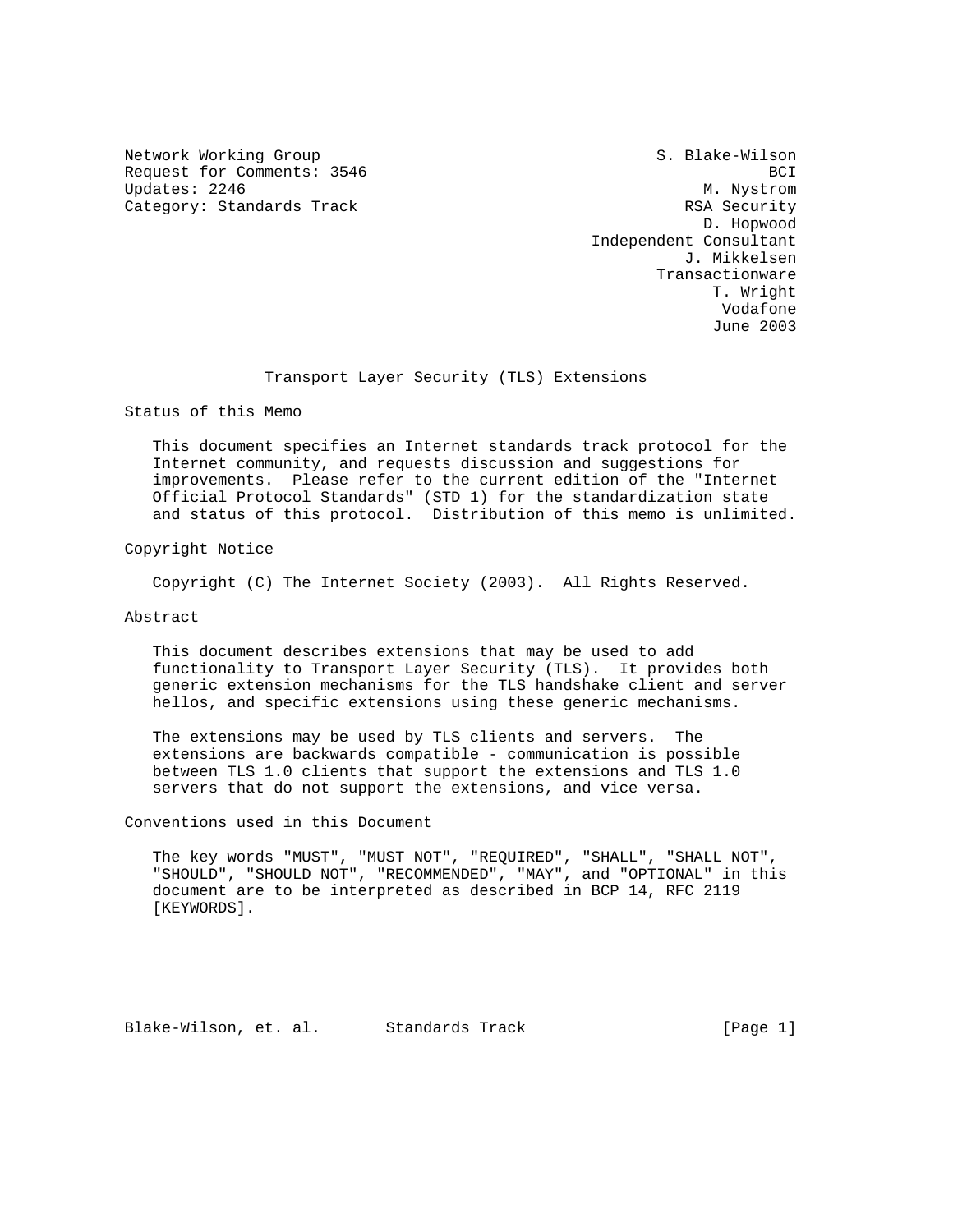# Table of Contents

| $1$ . |                                              | 2          |
|-------|----------------------------------------------|------------|
| 2.    |                                              |            |
|       | 2.1. Extended Client Hello                   | 5          |
|       | 2.2. Extended Server Hello                   | 5          |
|       |                                              | $\epsilon$ |
|       | 2.4. Extensions to the handshake protocol    | 7          |
| 3.    |                                              | - 8        |
|       | 3.1. Server Name Indication  8               |            |
|       | 3.2. Maximum Fragment Length Negotiation  10 |            |
|       | 3.3. Client Certificate URLs  11             |            |
|       | 3.4. Trusted CA Indication  14               |            |
|       |                                              |            |
|       | 3.6. Certificate Status Request 16           |            |
|       |                                              |            |
|       | 5. Procedure for Defining New Extensions 20  |            |
| б.    |                                              |            |
|       | 6.1. Security of server name  21             |            |
|       | 6.2. Security of max_fragment_length  21     |            |
|       | 6.3. Security of client certificate url  22  |            |
|       | 6.4. Security of trusted_ca_keys  23         |            |
|       | 6.5. Security of truncated_hmac  23          |            |
|       | 6.6. Security of status_request  24          |            |
| 7.    | Internationalization Considerations  24      |            |
| 8.    |                                              |            |
| 9.    | Intellectual Property Rights  26             |            |
|       |                                              |            |
| 11.   |                                              |            |
| 12.   |                                              |            |
| 13    |                                              |            |
|       |                                              |            |

#### 1. Introduction

 This document describes extensions that may be used to add functionality to Transport Layer Security (TLS). It provides both generic extension mechanisms for the TLS handshake client and server hellos, and specific extensions using these generic mechanisms.

 TLS is now used in an increasing variety of operational environments - many of which were not envisioned when the original design criteria for TLS were determined. The extensions introduced in this document are designed to enable TLS to operate as effectively as possible in new environments like wireless networks.

Blake-Wilson, et. al. Standards Track [Page 2]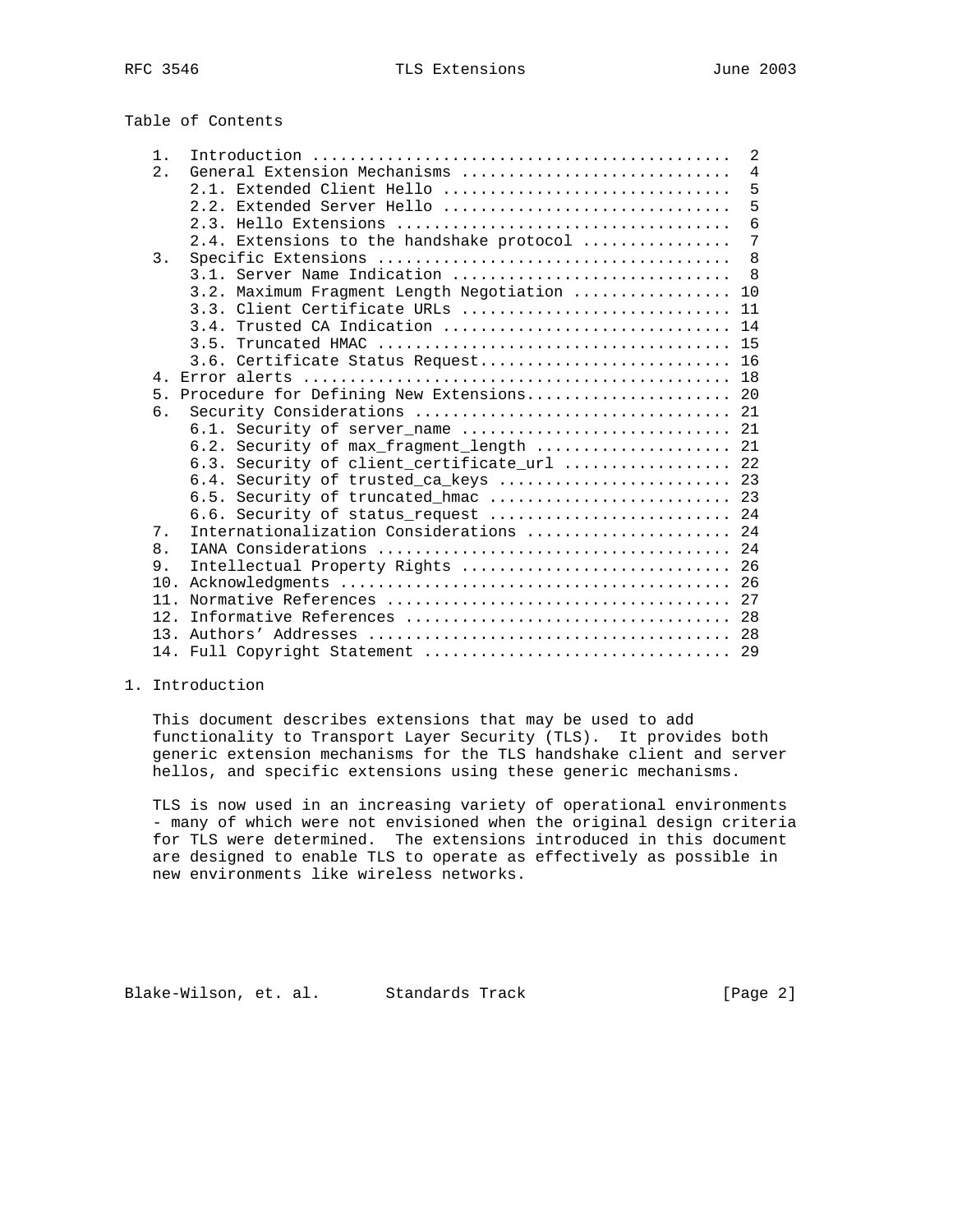Wireless environments often suffer from a number of constraints not commonly present in wired environments. These constraints may include bandwidth limitations, computational power limitations, memory limitations, and battery life limitations.

 The extensions described here focus on extending the functionality provided by the TLS protocol message formats. Other issues, such as the addition of new cipher suites, are deferred.

 Specifically, the extensions described in this document are designed to:

- Allow TLS clients to provide to the TLS server the name of the server they are contacting. This functionality is desirable to facilitate secure connections to servers that host multiple 'virtual' servers at a single underlying network address.
- Allow TLS clients and servers to negotiate the maximum fragment length to be sent. This functionality is desirable as a result of memory constraints among some clients, and bandwidth constraints among some access networks.
- Allow TLS clients and servers to negotiate the use of client certificate URLs. This functionality is desirable in order to conserve memory on constrained clients.
- Allow TLS clients to indicate to TLS servers which CA root keys they possess. This functionality is desirable in order to prevent multiple handshake failures involving TLS clients that are only able to store a small number of CA root keys due to memory limitations.
- Allow TLS clients and servers to negotiate the use of truncated MACs. This functionality is desirable in order to conserve bandwidth in constrained access networks.
- Allow TLS clients and servers to negotiate that the server sends the client certificate status information (e.g., an Online Certificate Status Protocol (OCSP) [OCSP] response) during a TLS handshake. This functionality is desirable in order to avoid sending a Certificate Revocation List (CRL) over a constrained access network and therefore save bandwidth.

 In order to support the extensions above, general extension mechanisms for the client hello message and the server hello message are introduced.

Blake-Wilson, et. al. Standards Track [Page 3]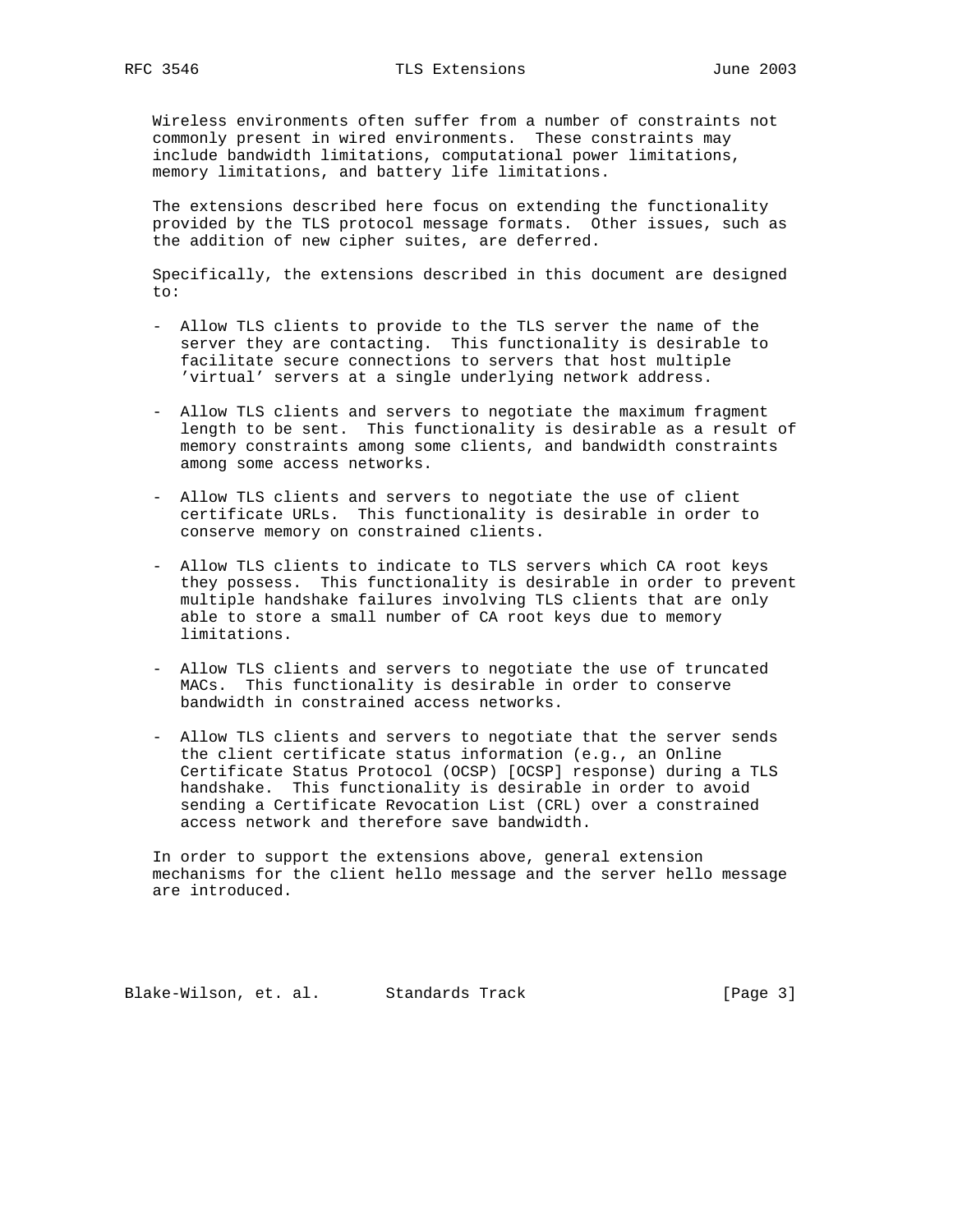The extensions described in this document may be used by TLS 1.0 clients and TLS 1.0 servers. The extensions are designed to be backwards compatible - meaning that TLS 1.0 clients that support the extensions can talk to TLS 1.0 servers that do not support the extensions, and vice versa.

Backwards compatibility is primarily achieved via two considerations:

- Clients typically request the use of extensions via the extended client hello message described in Section 2.1. TLS 1.0 [TLS] requires servers to accept extended client hello messages, even if the server does not "understand" the extension.
- For the specific extensions described here, no mandatory server response is required when clients request extended functionality.

 Note however, that although backwards compatibility is supported, some constrained clients may be forced to reject communications with servers that do not support the extensions as a result of the limited capabilities of such clients.

 The remainder of this document is organized as follows. Section 2 describes general extension mechanisms for the client hello and server hello handshake messages. Section 3 describes specific extensions to TLS 1.0. Section 4 describes new error alerts for use with the TLS extensions. The final sections of the document address IPR, security considerations, registration of the application/pkix pkipath MIME type, acknowledgements, and references.

2. General Extension Mechanisms

 This section presents general extension mechanisms for the TLS handshake client hello and server hello messages.

 These general extension mechanisms are necessary in order to enable clients and servers to negotiate whether to use specific extensions, and how to use specific extensions. The extension formats described are based on [MAILING LIST].

 Section 2.1 specifies the extended client hello message format, Section 2.2 specifies the extended server hello message format, and Section 2.3 describes the actual extension format used with the extended client and server hellos.

Blake-Wilson, et. al. Standards Track [Page 4]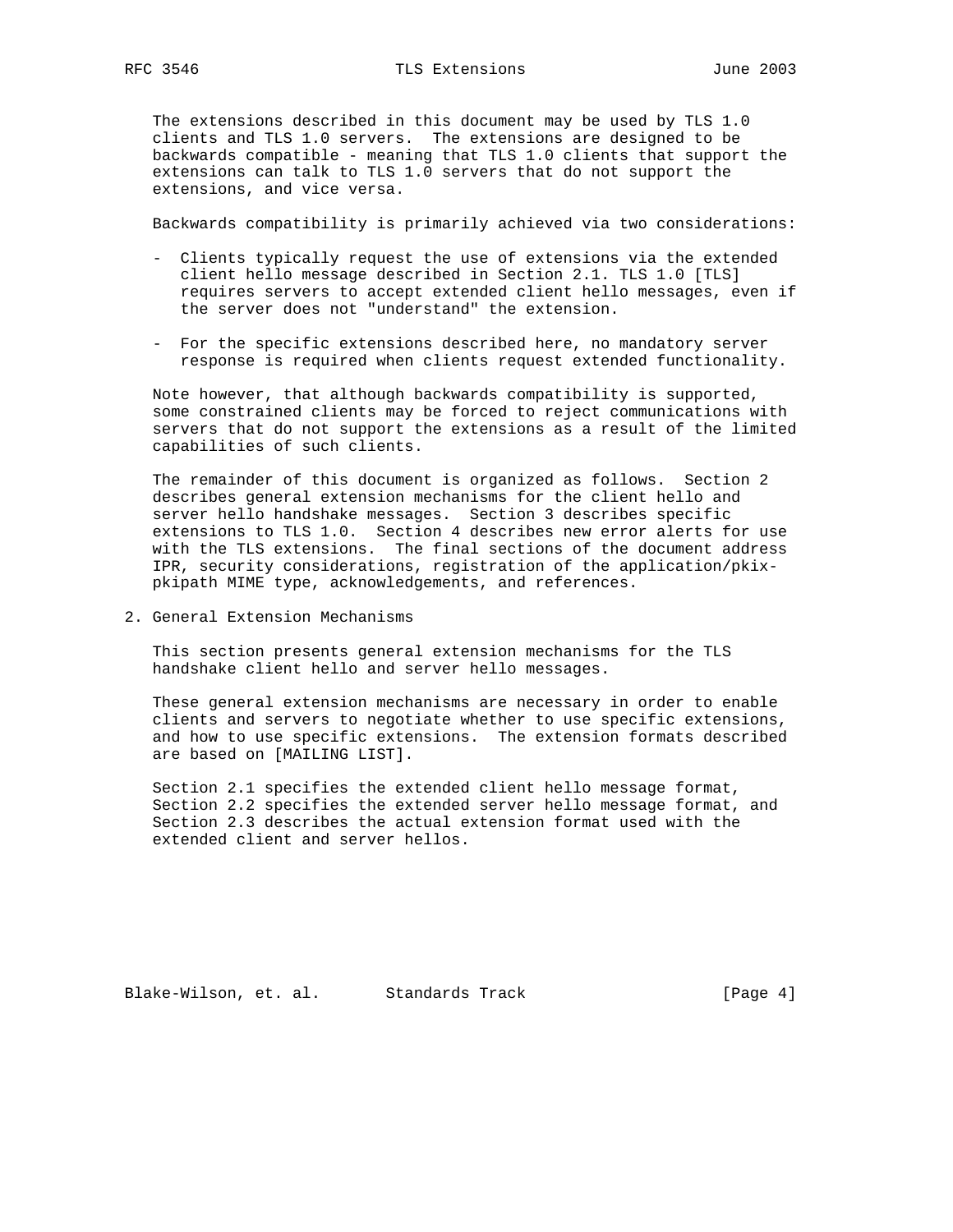## 2.1. Extended Client Hello

 Clients MAY request extended functionality from servers by sending the extended client hello message format in place of the client hello message format. The extended client hello message format is:

 struct { ProtocolVersion client\_version; Random random; SessionID session id; CipherSuite cipher\_suites<2..2^16-1>; CompressionMethod compression\_methods<1..2^8-1>; Extension client\_hello\_extension\_list<0..2^16-1>; } ClientHello;

 Here the new "client\_hello\_extension\_list" field contains a list of extensions. The actual "Extension" format is defined in Section 2.3.

 In the event that a client requests additional functionality using the extended client hello, and this functionality is not supplied by the server, the client MAY abort the handshake.

 Note that [TLS], Section 7.4.1.2, allows additional information to be added to the client hello message. Thus the use of the extended client hello defined above should not "break" existing TLS 1.0 servers.

 A server that supports the extensions mechanism MUST accept only client hello messages in either the original or extended ClientHello format, and (as for all other messages) MUST check that the amount of data in the message precisely matches one of these formats; if not then it MUST send a fatal "decode\_error" alert. This overrides the "Forward compatibility note" in [TLS].

2.2. Extended Server Hello

 The extended server hello message format MAY be sent in place of the server hello message when the client has requested extended functionality via the extended client hello message specified in Section 2.1. The extended server hello message format is:

Blake-Wilson, et. al. Standards Track [Page 5]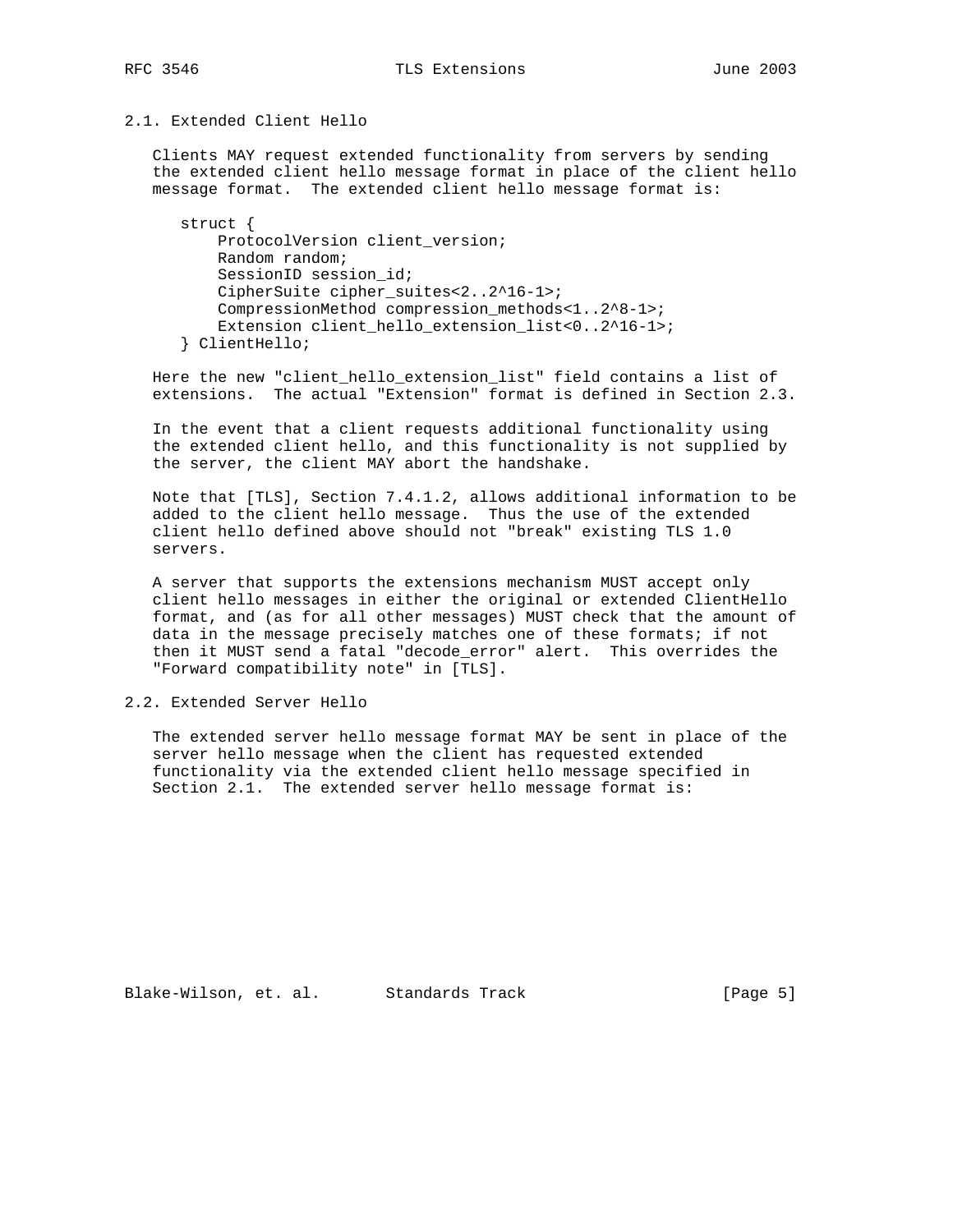```
 struct {
           ProtocolVersion server_version;
           Random random;
          SessionID session id;
           CipherSuite cipher_suite;
           CompressionMethod compression_method;
           Extension server_hello_extension_list<0..2^16-1>;
       } ServerHello;
   Here the new "server_hello_extension_list" field contains a list of
   extensions. The actual "Extension" format is defined in Section 2.3.
   Note that the extended server hello message is only sent in response
    to an extended client hello message. This prevents the possibility
    that the extended server hello message could "break" existing TLS 1.0
    clients.
2.3. Hello Extensions
    The extension format for extended client hellos and extended server
   hellos is:
       struct {
          ExtensionType extension_type;
           opaque extension_data<0..2^16-1>;
       } Extension;
   Here:
    - "extension_type" identifies the particular extension type.
    - "extension_data" contains information specific to the particular
   extension type.
    The extension types defined in this document are:
      enum {
         server_name(0), max_fragment_length(1),
           client_certificate_url(2), trusted_ca_keys(3),
          truncated hmac(4), status request(5), (65535)
       } ExtensionType;
   Note that for all extension types (including those defined in
    future), the extension type MUST NOT appear in the extended server
   hello unless the same extension type appeared in the corresponding
   client hello. Thus clients MUST abort the handshake if they receive
   an extension type in the extended server hello that they did not
   request in the associated (extended) client hello.
Blake-Wilson, et. al. Standards Track (Page 6)
```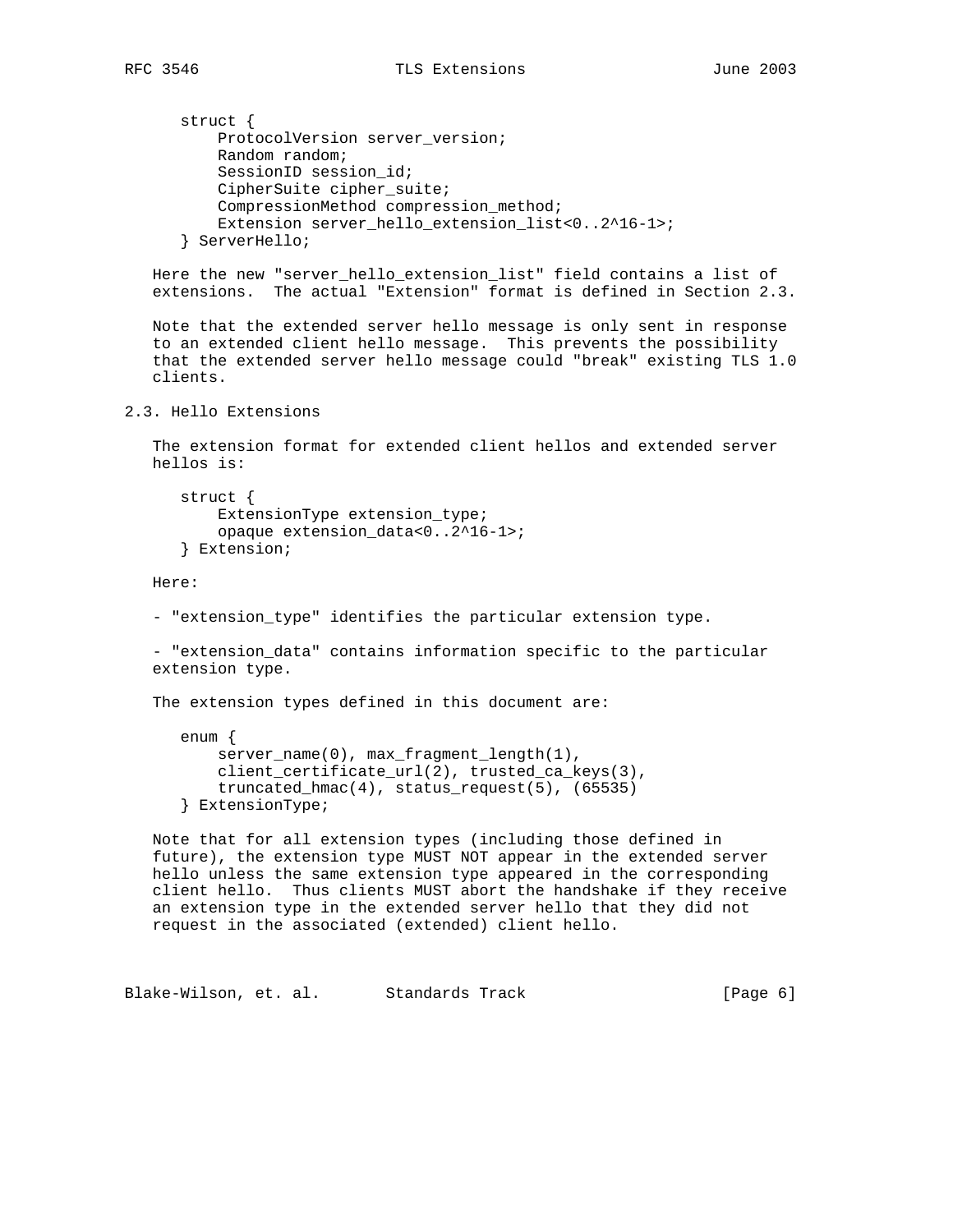Nonetheless "server initiated" extensions may be provided in the future within this framework by requiring the client to first send an empty extension to indicate that it supports a particular extension.

 Also note that when multiple extensions of different types are present in the extended client hello or the extended server hello, the extensions may appear in any order. There MUST NOT be more than one extension of the same type.

 Finally note that all the extensions defined in this document are relevant only when a session is initiated. However, a client that requests resumption of a session does not in general know whether the server will accept this request, and therefore it SHOULD send an extended client hello if it would normally do so for a new session. If the resumption request is denied, then a new set of extensions will be negotiated as normal. If, on the other hand, the older session is resumed, then the server MUST ignore extensions appearing in the client hello, and send a server hello containing no extensions; in this case the extension functionality negotiated during the original session initiation is applied to the resumed session.

2.4. Extensions to the handshake protocol

 This document suggests the use of two new handshake messages, "CertificateURL" and "CertificateStatus". These messages are described in Section 3.3 and Section 3.6, respectively. The new handshake message structure therefore becomes:

 enum { hello\_request(0), client\_hello(1), server\_hello(2), certificate(11), server\_key\_exchange (12), certificate\_request(13), server\_hello\_done(14), certificate\_verify(15), client\_key\_exchange(16), finished(20), certificate\_url(21), certificate\_status(22), (255) } HandshakeType;

Blake-Wilson, et. al. Standards Track [Page 7]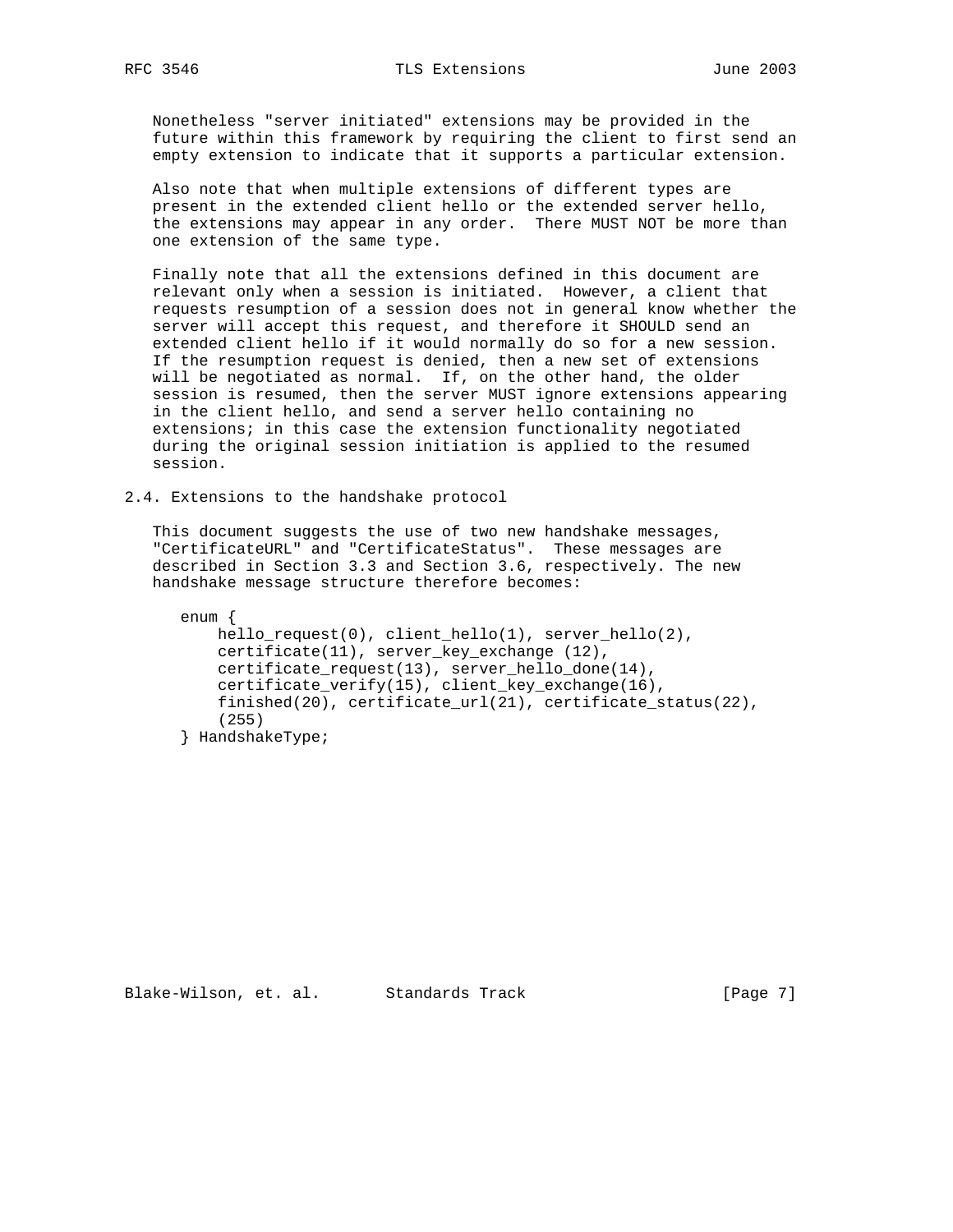| struct         |                            |                            |
|----------------|----------------------------|----------------------------|
|                | HandshakeType msq type;    | $/*$ handshake type $*/$   |
| uint24 length; |                            | $/*$ bytes in message $*/$ |
|                | $select$ (HandshakeType) { |                            |
|                | case hello request:        | HelloRequest;              |
|                | case client hello:         | ClientHello;               |
|                | case server hello:         | ServerHello;               |
|                | case certificate:          | Certificate;               |
|                | case server key exchange:  | ServerKeyExchange;         |
|                | case certificate request:  | CertificateRequest;        |
|                | case server hello done:    | ServerHelloDone;           |
|                | case certificate verify:   | CertificateVerify;         |
|                | case client key exchange:  | ClientKeyExchange;         |
|                | case finished:             | Finished;                  |
|                | case certificate url:      | CertificateURL;            |
|                | case certificate status:   | CertificateStatus;         |
| body;          |                            |                            |
| $TT - 1$       |                            |                            |

- } Handshake;
- 3. Specific Extensions

 This section describes the specific TLS extensions specified in this document.

 Note that any messages associated with these extensions that are sent during the TLS handshake MUST be included in the hash calculations involved in "Finished" messages.

 Section 3.1 describes the extension of TLS to allow a client to indicate which server it is contacting. Section 3.2 describes the extension to provide maximum fragment length negotiation. Section 3.3 describes the extension to allow client certificate URLs. Section 3.4 describes the extension to allow a client to indicate which CA root keys it possesses. Section 3.5 describes the extension to allow the use of truncated HMAC. Section 3.6 describes the extension to support integration of certificate status information messages into TLS handshakes.

3.1. Server Name Indication

 [TLS] does not provide a mechanism for a client to tell a server the name of the server it is contacting. It may be desirable for clients to provide this information to facilitate secure connections to servers that host multiple 'virtual' servers at a single underlying network address.

Blake-Wilson, et. al. Standards Track (Page 8)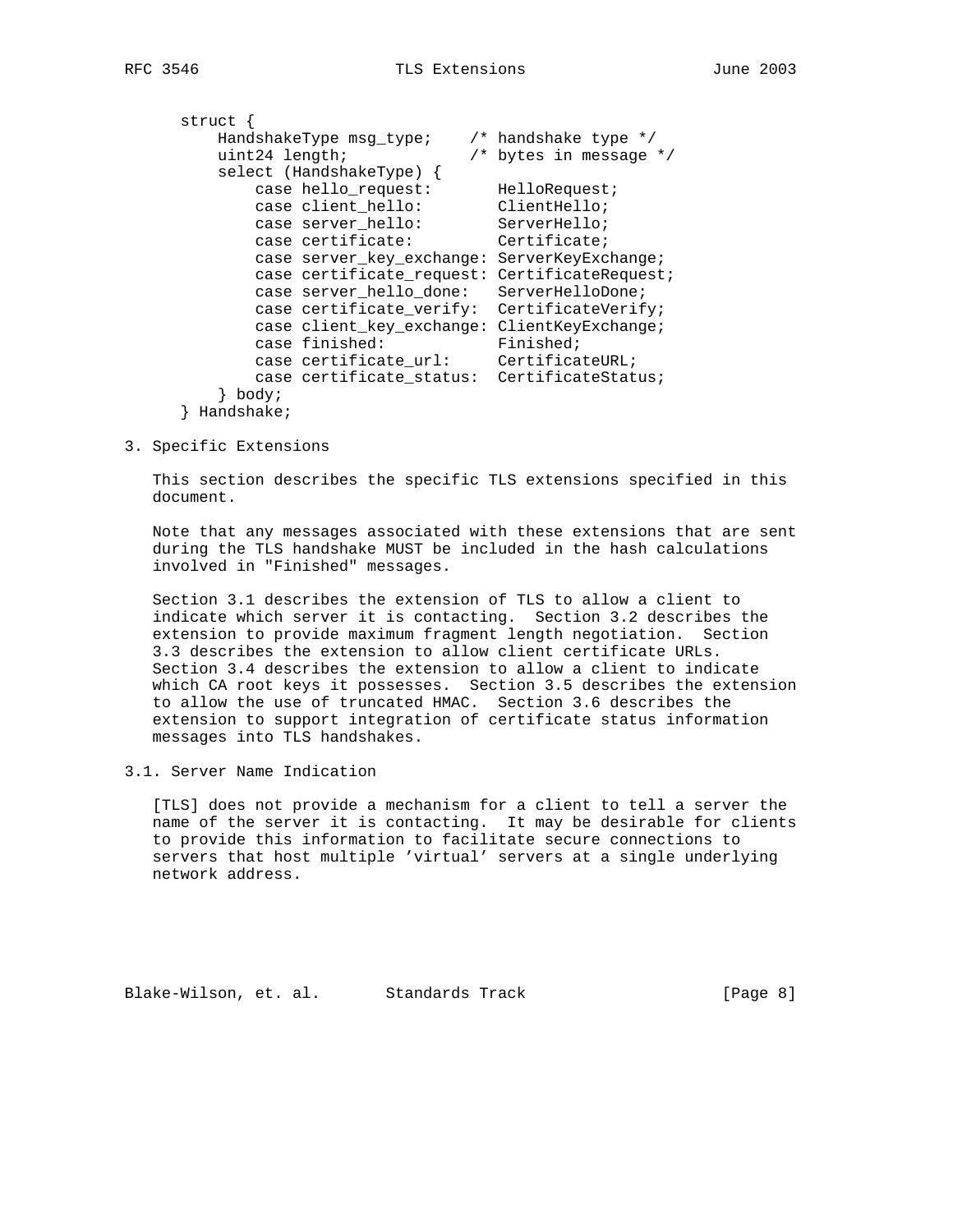```
 In order to provide the server name, clients MAY include an extension
 of type "server_name" in the (extended) client hello. The
 "extension_data" field of this extension SHALL contain
 "ServerNameList" where:
    struct {
       NameType name_type;
        select (name_type) {
            case host_name: HostName;
        } name;
    } ServerName;
    enum {
      host_name(0), (255)
    } NameType;
    opaque HostName<1..2^16-1>;
    struct {
       ServerName server_name_list<1..2^16-1>
    } ServerNameList;
```
 Currently the only server names supported are DNS hostnames, however this does not imply any dependency of TLS on DNS, and other name types may be added in the future (by an RFC that Updates this document). TLS MAY treat provided server names as opaque data and pass the names and types to the application.

 "HostName" contains the fully qualified DNS hostname of the server, as understood by the client. The hostname is represented as a byte string using UTF-8 encoding [UTF8], without a trailing dot.

 If the hostname labels contain only US-ASCII characters, then the client MUST ensure that labels are separated only by the byte 0x2E, representing the dot character U+002E (requirement 1 in section 3.1 of [IDNA] notwithstanding). If the server needs to match the HostName against names that contain non-US-ASCII characters, it MUST perform the conversion operation described in section 4 of [IDNA], treating the HostName as a "query string" (i.e. the AllowUnassigned flag MUST be set). Note that IDNA allows labels to be separated by any of the Unicode characters U+002E, U+3002, U+FF0E, and U+FF61, therefore servers MUST accept any of these characters as a label separator. If the server only needs to match the HostName against names containing exclusively ASCII characters, it MUST compare ASCII names case insensitively.

Literal IPv4 and IPv6 addresses are not permitted in "HostName".

Blake-Wilson, et. al. Standards Track [Page 9]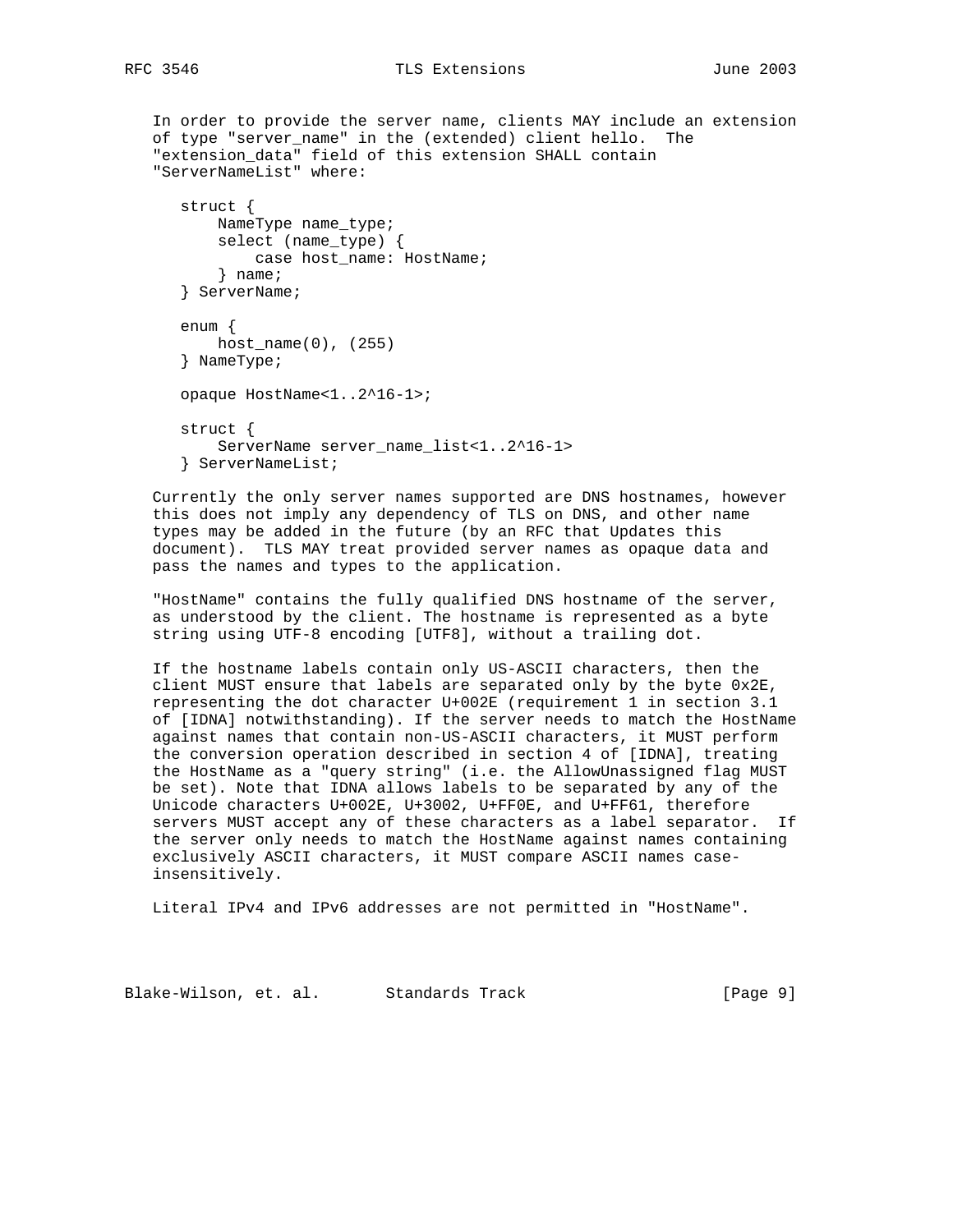It is RECOMMENDED that clients include an extension of type "server\_name" in the client hello whenever they locate a server by a supported name type.

 A server that receives a client hello containing the "server\_name" extension, MAY use the information contained in the extension to guide its selection of an appropriate certificate to return to the client, and/or other aspects of security policy. In this event, the server SHALL include an extension of type "server\_name" in the (extended) server hello. The "extension\_data" field of this extension SHALL be empty.

 If the server understood the client hello extension but does not recognize the server name, it SHOULD send an "unrecognized\_name" alert (which MAY be fatal).

 If an application negotiates a server name using an application protocol, then upgrades to TLS, and a server\_name extension is sent, then the extension SHOULD contain the same name that was negotiated in the application protocol. If the server\_name is established in the TLS session handshake, the client SHOULD NOT attempt to request a different server name at the application layer.

3.2. Maximum Fragment Length Negotiation

 [TLS] specifies a fixed maximum plaintext fragment length of 2^14 bytes. It may be desirable for constrained clients to negotiate a smaller maximum fragment length due to memory limitations or bandwidth limitations.

 In order to negotiate smaller maximum fragment lengths, clients MAY include an extension of type "max\_fragment\_length" in the (extended) client hello. The "extension\_data" field of this extension SHALL contain:

```
 enum{
    2^29(1), 2^210(2), 2^211(3), 2^212(4), (255)
 } MaxFragmentLength;
```
 whose value is the desired maximum fragment length. The allowed values for this field are: 2^9, 2^10, 2^11, and 2^12.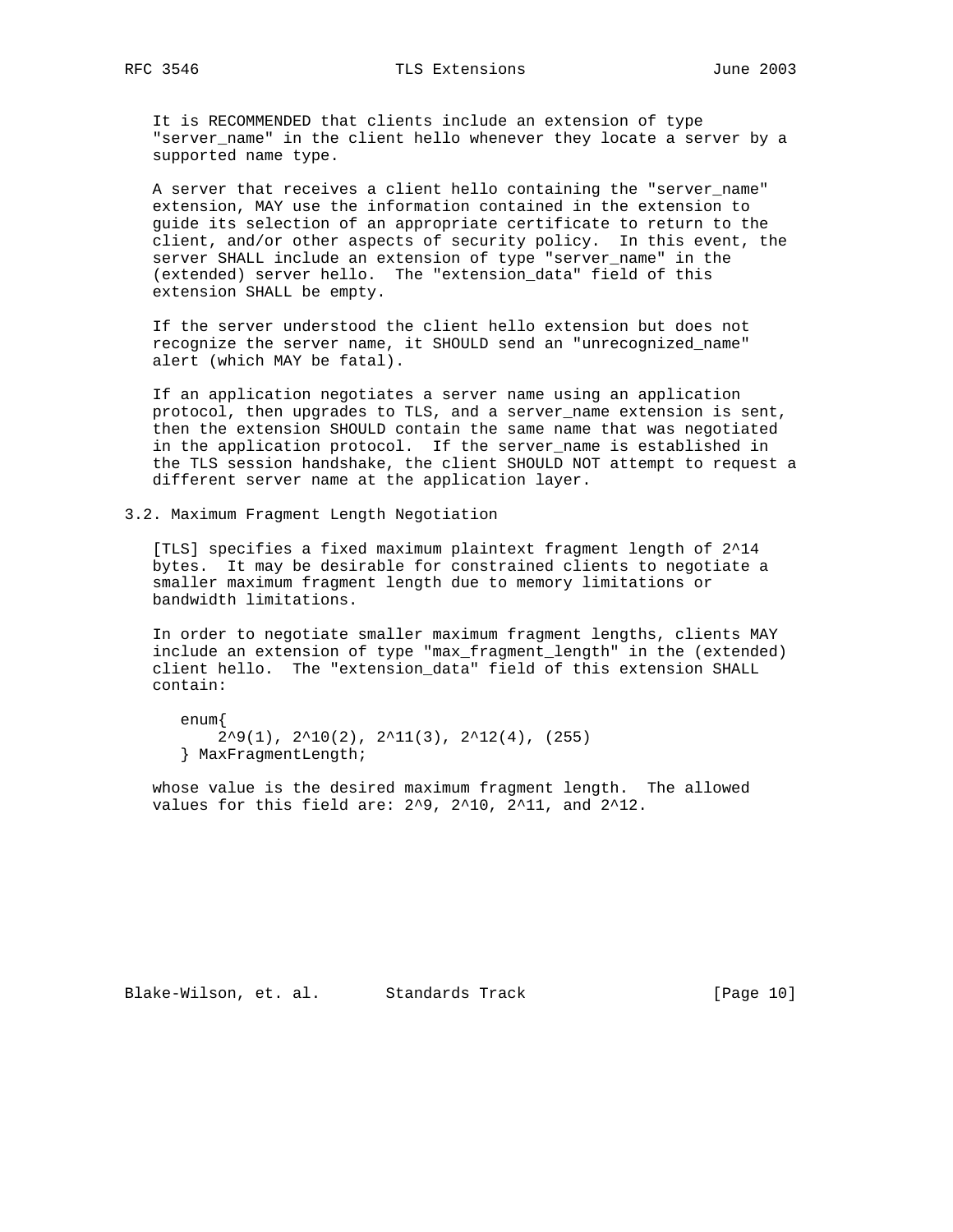Servers that receive an extended client hello containing a "max\_fragment\_length" extension, MAY accept the requested maximum fragment length by including an extension of type "max\_fragment\_length" in the (extended) server hello. The "extension\_data" field of this extension SHALL contain "MaxFragmentLength" whose value is the same as the requested maximum fragment length.

 If a server receives a maximum fragment length negotiation request for a value other than the allowed values, it MUST abort the handshake with an "illegal\_parameter" alert. Similarly, if a client receives a maximum fragment length negotiation response that differs from the length it requested, it MUST also abort the handshake with an "illegal\_parameter" alert.

 Once a maximum fragment length other than 2^14 has been successfully negotiated, the client and server MUST immediately begin fragmenting messages (including handshake messages), to ensure that no fragment larger than the negotiated length is sent. Note that TLS already requires clients and servers to support fragmentation of handshake messages.

 The negotiated length applies for the duration of the session including session resumptions.

 The negotiated length limits the input that the record layer may process without fragmentation (that is, the maximum value of TLSPlaintext.length; see [TLS] section 6.2.1). Note that the output of the record layer may be larger. For example, if the negotiated length is 2^9=512, then for currently defined cipher suites (those defined in [TLS], [KERB], and [AESSUITES]), and when null compression is used, the record layer output can be at most 793 bytes: 5 bytes of headers, 512 bytes of application data, 256 bytes of padding, and 20 bytes of MAC. That means that in this event a TLS record layer peer receiving a TLS record layer message larger than 793 bytes may discard the message and send a "record\_overflow" alert, without decrypting the message.

3.3. Client Certificate URLs

 [TLS] specifies that when client authentication is performed, client certificates are sent by clients to servers during the TLS handshake. It may be desirable for constrained clients to send certificate URLs in place of certificates, so that they do not need to store their certificates and can therefore save memory.

Blake-Wilson, et. al. Standards Track [Page 11]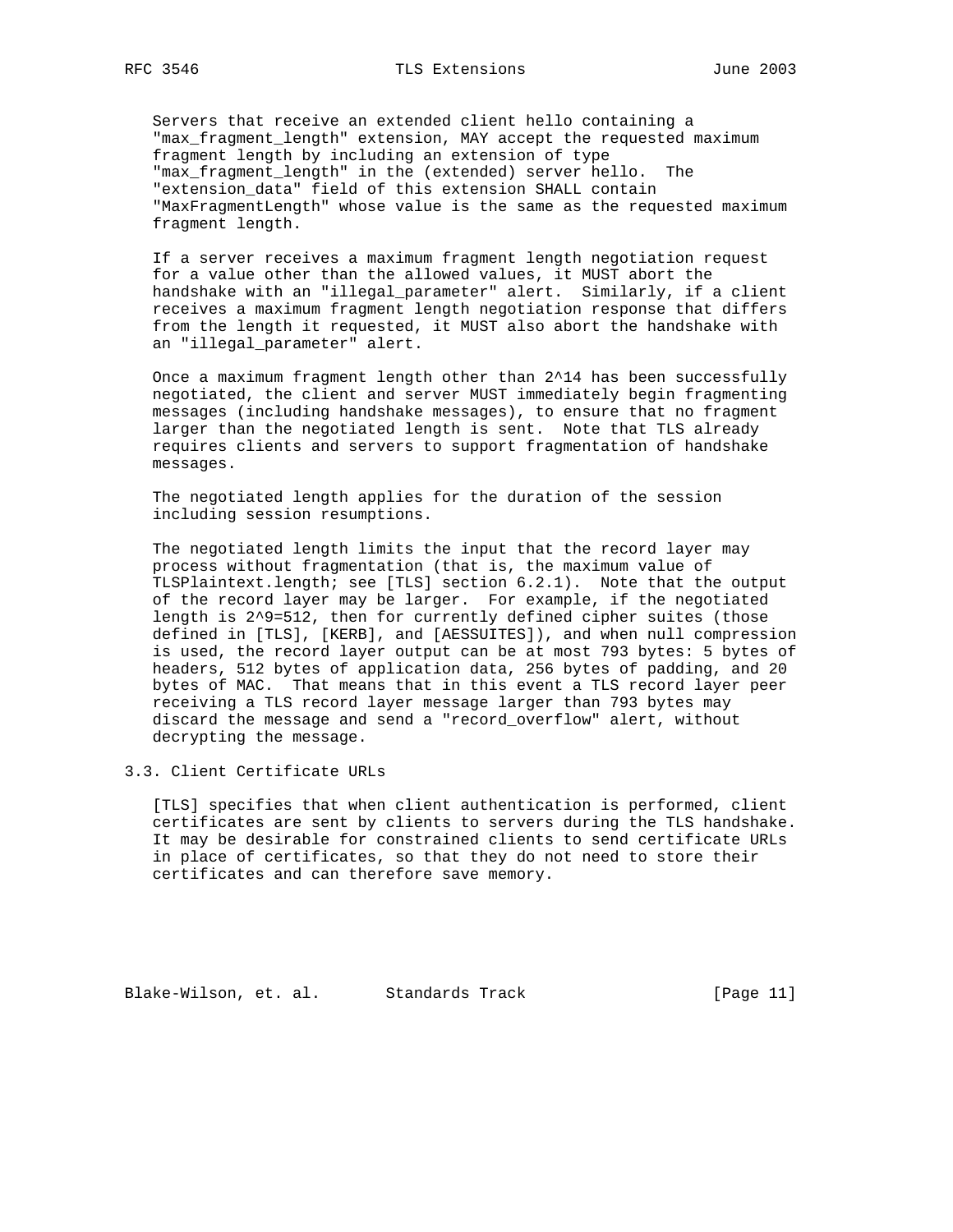In order to negotiate to send certificate URLs to a server, clients MAY include an extension of type "client\_certificate\_url" in the (extended) client hello. The "extension\_data" field of this extension SHALL be empty.

 (Note that it is necessary to negotiate use of client certificate URLs in order to avoid "breaking" existing TLS 1.0 servers.)

 Servers that receive an extended client hello containing a "client certificate url" extension, MAY indicate that they are willing to accept certificate URLs by including an extension of type "client\_certificate\_url" in the (extended) server hello. The "extension\_data" field of this extension SHALL be empty.

 After negotiation of the use of client certificate URLs has been successfully completed (by exchanging hellos including "client\_certificate\_url" extensions), clients MAY send a "CertificateURL" message in place of a "Certificate" message:

```
 enum {
     individual_certs(0), pkipath(1), (255)
 } CertChainType;
 enum {
    false(0), true(1)
 } Boolean;
 struct {
     CertChainType type;
     URLAndOptionalHash url_and_hash_list<1..2^16-1>;
 } CertificateURL;
 struct {
     opaque url<1..2^16-1>;
     Boolean hash_present;
     select (hash_present) {
        case false: struct {};
        case true: SHA1Hash;
     } hash;
 } URLAndOptionalHash;
 opaque SHA1Hash[20];
```
 Here "url\_and\_hash\_list" contains a sequence of URLs and optional hashes.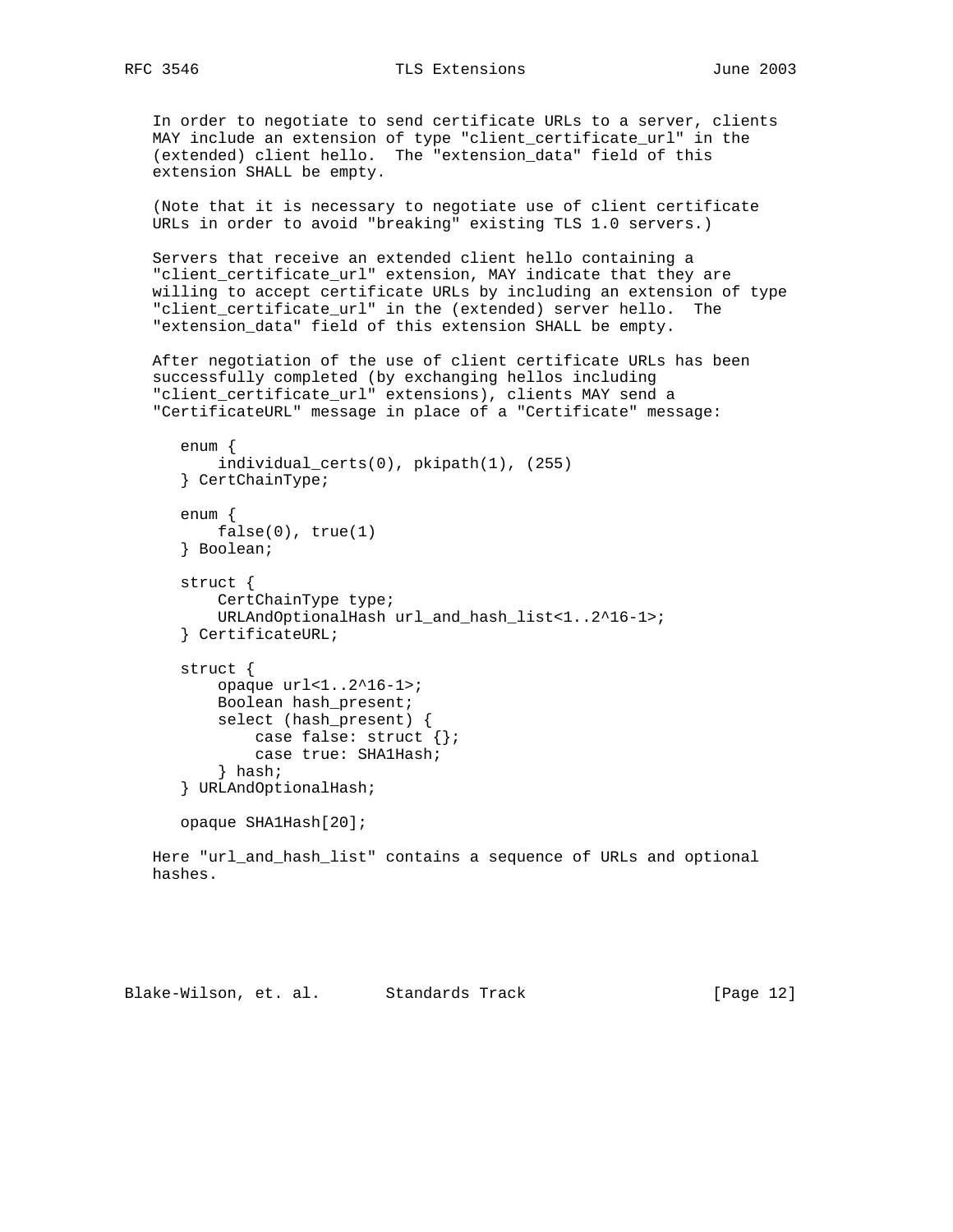When X.509 certificates are used, there are two possibilities:

- if CertificateURL.type is "individual\_certs", each URL refers to a single DER-encoded X.509v3 certificate, with the URL for the client's certificate first, or
- if CertificateURL.type is "pkipath", the list contains a single URL referring to a DER-encoded certificate chain, using the type PkiPath described in Section 8.

 When any other certificate format is used, the specification that describes use of that format in TLS should define the encoding format of certificates or certificate chains, and any constraint on their ordering.

 The hash corresponding to each URL at the client's discretion is either not present or is the SHA-1 hash of the certificate or certificate chain (in the case of X.509 certificates, the DER-encoded certificate or the DER-encoded PkiPath).

 Note that when a list of URLs for X.509 certificates is used, the ordering of URLs is the same as that used in the TLS Certificate message (see [TLS] Section 7.4.2), but opposite to the order in which certificates are encoded in PkiPath. In either case, the self-signed root certificate MAY be omitted from the chain, under the assumption that the server must already possess it in order to validate it.

 Servers receiving "CertificateURL" SHALL attempt to retrieve the client's certificate chain from the URLs, and then process the certificate chain as usual. A cached copy of the content of any URL in the chain MAY be used, provided that a SHA-1 hash is present for that URL and it matches the hash of the cached copy.

 Servers that support this extension MUST support the http: URL scheme for certificate URLs, and MAY support other schemes.

 If the protocol used to retrieve certificates or certificate chains returns a MIME formatted response (as HTTP does), then the following MIME Content-Types SHALL be used: when a single X.509v3 certificate is returned, the Content-Type is "application/pkix-cert" [PKIOP], and when a chain of X.509v3 certificates is returned, the Content-Type is "application/pkix-pkipath" (see Section 8).

Blake-Wilson, et. al. Standards Track [Page 13]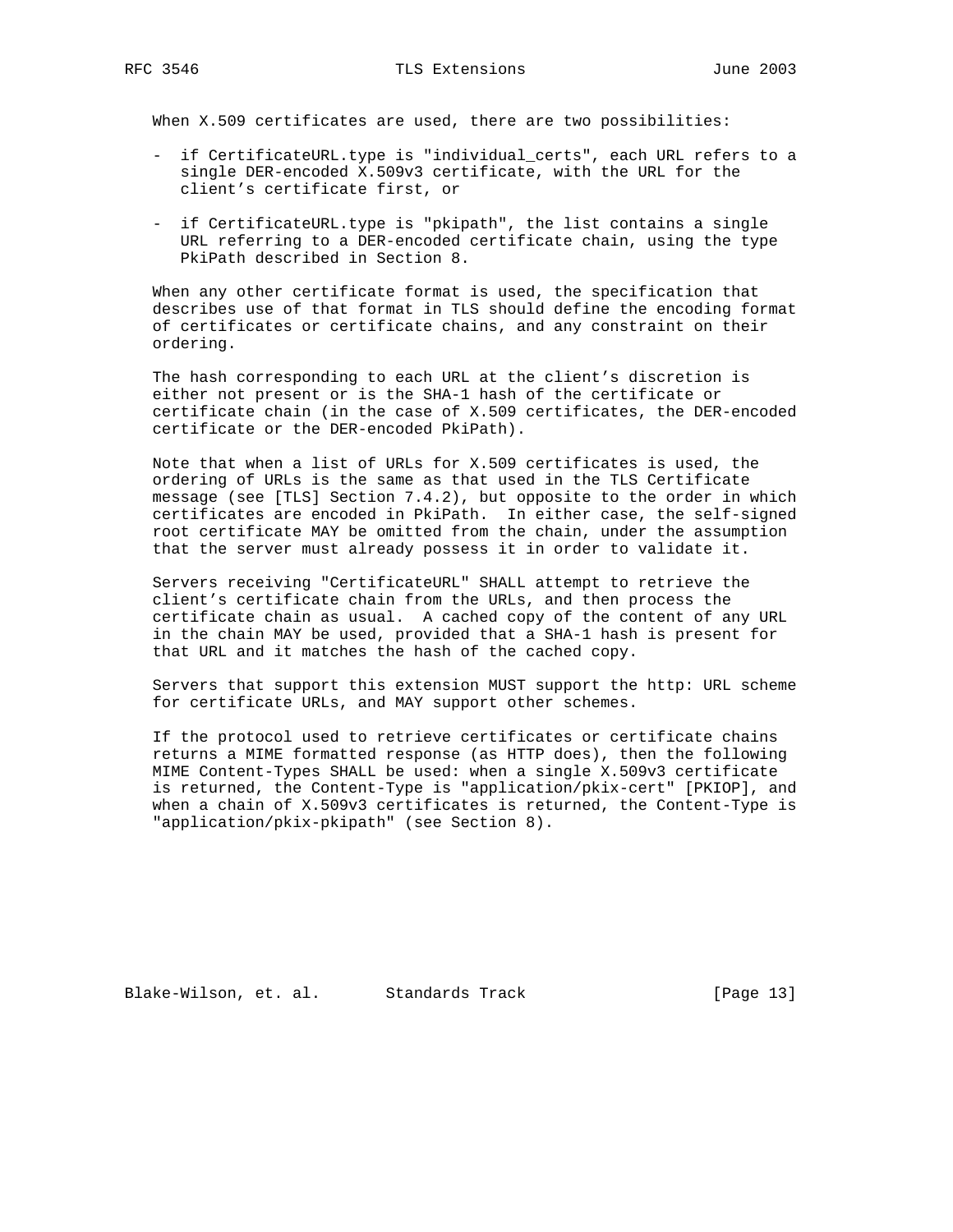If a SHA-1 hash is present for an URL, then the server MUST check that the SHA-1 hash of the contents of the object retrieved from that URL (after decoding any MIME Content-Transfer-Encoding) matches the given hash. If any retrieved object does not have the correct SHA-1 hash, the server MUST abort the handshake with a "bad\_certificate\_hash\_value" alert.

 Note that clients may choose to send either "Certificate" or "CertificateURL" after successfully negotiating the option to send certificate URLs. The option to send a certificate is included to provide flexibility to clients possessing multiple certificates.

 If a server encounters an unreasonable delay in obtaining certificates in a given CertificateURL, it SHOULD time out and signal a "certificate\_unobtainable" error alert.

3.4. Trusted CA Indication

 Constrained clients that, due to memory limitations, possess only a small number of CA root keys, may wish to indicate to servers which root keys they possess, in order to avoid repeated handshake failures.

 In order to indicate which CA root keys they possess, clients MAY include an extension of type "trusted\_ca\_keys" in the (extended) client hello. The "extension\_data" field of this extension SHALL contain "TrustedAuthorities" where:

```
 struct {
     TrustedAuthority trusted_authorities_list<0..2^16-1>;
 } TrustedAuthorities;
 struct {
   IdentifierType identifier type;
     select (identifier_type) {
         case pre_agreed: struct {};
         case key_sha1_hash: SHA1Hash;
         case x509_name: DistinguishedName;
         case cert_sha1_hash: SHA1Hash;
     } identifier;
 } TrustedAuthority;
 enum {
    pre\_agreed(0), key\_sha1\_hash(1), x509\_name(2),
     cert_sha1_hash(3), (255)
 } IdentifierType;
 opaque DistinguishedName<1..2^16-1>;
```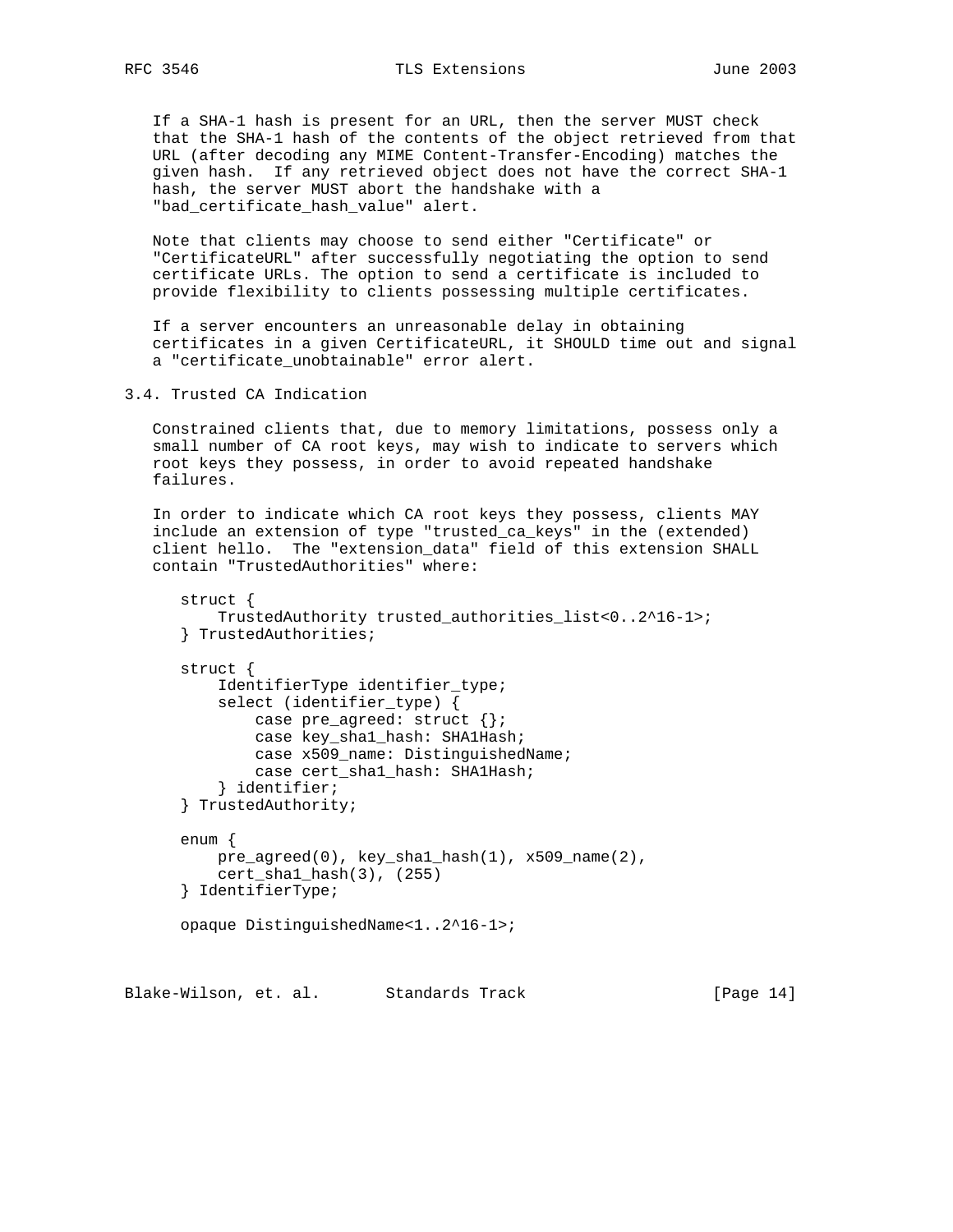Here "TrustedAuthorities" provides a list of CA root key identifiers that the client possesses. Each CA root key is identified via either:

- "pre\_agreed" no CA root key identity supplied.
- "key\_sha1\_hash" contains the SHA-1 hash of the CA root key. For DSA and ECDSA keys, this is the hash of the "subjectPublicKey" value. For RSA keys, the hash is of the big-endian byte string representation of the modulus without any initial 0-valued bytes. (This copies the key hash formats deployed in other environments.)
- "x509 name" contains the DER-encoded X.509 DistinguishedName of the CA.
- "cert\_sha1\_hash" contains the SHA-1 hash of a DER-encoded Certificate containing the CA root key.

 Note that clients may include none, some, or all of the CA root keys they possess in this extension.

 Note also that it is possible that a key hash or a Distinguished Name alone may not uniquely identify a certificate issuer - for example if a particular CA has multiple key pairs - however here we assume this is the case following the use of Distinguished Names to identify certificate issuers in TLS.

 The option to include no CA root keys is included to allow the client to indicate possession of some pre-defined set of CA root keys.

 Servers that receive a client hello containing the "trusted\_ca\_keys" extension, MAY use the information contained in the extension to guide their selection of an appropriate certificate chain to return to the client. In this event, the server SHALL include an extension of type "trusted\_ca\_keys" in the (extended) server hello. The "extension\_data" field of this extension SHALL be empty.

#### 3.5. Truncated HMAC

 Currently defined TLS cipher suites use the MAC construction HMAC with either MD5 or SHA-1 [HMAC] to authenticate record layer communications. In TLS the entire output of the hash function is used as the MAC tag. However it may be desirable in constrained environments to save bandwidth by truncating the output of the hash function to 80 bits when forming MAC tags.

Blake-Wilson, et. al. Standards Track [Page 15]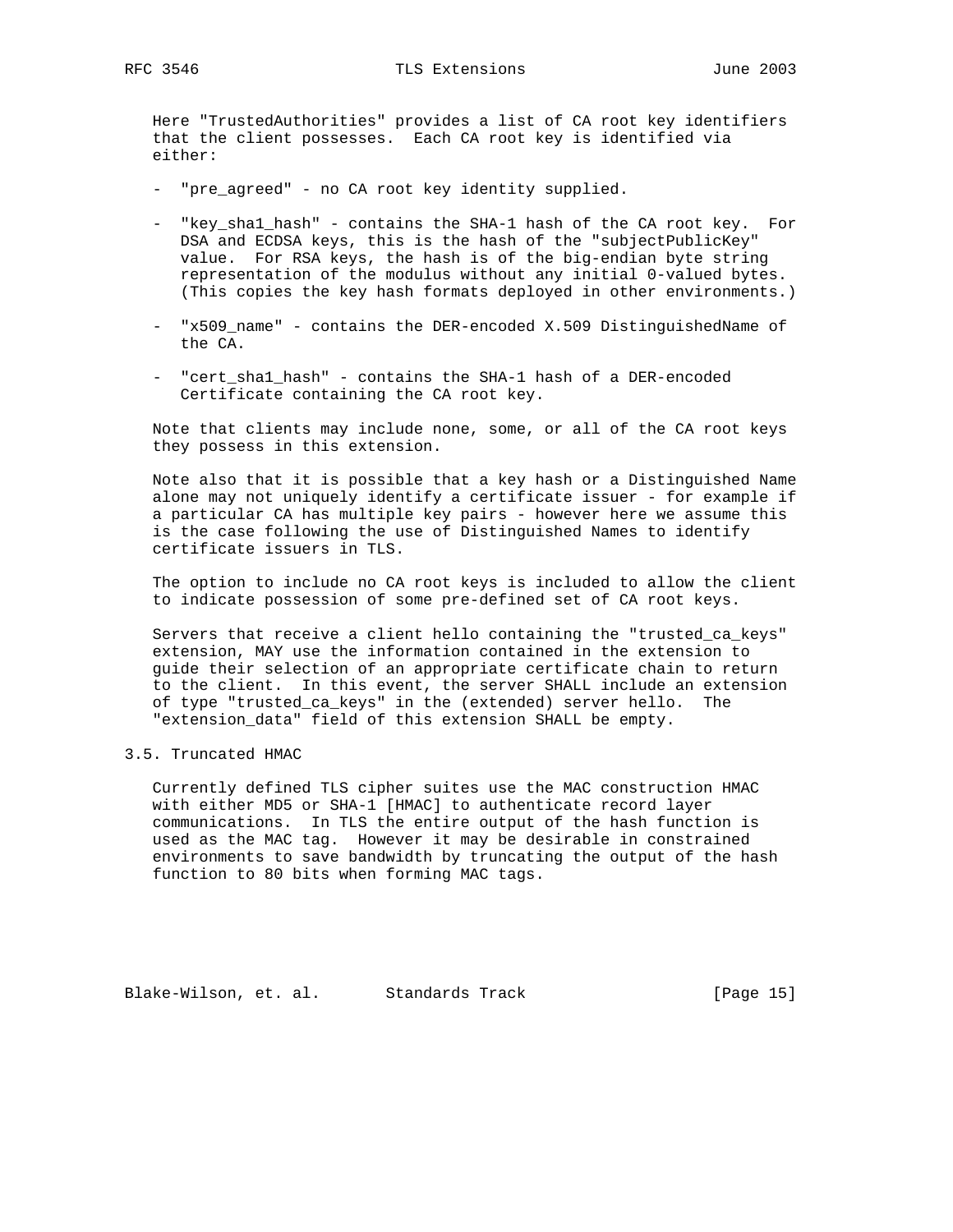In order to negotiate the use of 80-bit truncated HMAC, clients MAY include an extension of type "truncated\_hmac" in the extended client hello. The "extension\_data" field of this extension SHALL be empty.

 Servers that receive an extended hello containing a "truncated\_hmac" extension, MAY agree to use a truncated HMAC by including an extension of type "truncated\_hmac", with empty "extension\_data", in the extended server hello.

 Note that if new cipher suites are added that do not use HMAC, and the session negotiates one of these cipher suites, this extension will have no effect. It is strongly recommended that any new cipher suites using other MACs consider the MAC size as an integral part of the cipher suite definition, taking into account both security and bandwidth considerations.

 If HMAC truncation has been successfully negotiated during a TLS handshake, and the negotiated cipher suite uses HMAC, both the client and the server pass this fact to the TLS record layer along with the other negotiated security parameters. Subsequently during the session, clients and servers MUST use truncated HMACs, calculated as specified in [HMAC]. That is, CipherSpec.hash\_size is 10 bytes, and only the first 10 bytes of the HMAC output are transmitted and checked. Note that this extension does not affect the calculation of the PRF as part of handshaking or key derivation.

 The negotiated HMAC truncation size applies for the duration of the session including session resumptions.

3.6. Certificate Status Request

 Constrained clients may wish to use a certificate-status protocol such as OCSP [OCSP] to check the validity of server certificates, in order to avoid transmission of CRLs and therefore save bandwidth on constrained networks. This extension allows for such information to be sent in the TLS handshake, saving roundtrips and resources.

 In order to indicate their desire to receive certificate status information, clients MAY include an extension of type "status\_request" in the (extended) client hello. The "extension\_data" field of this extension SHALL contain "CertificateStatusRequest" where:

Blake-Wilson, et. al. Standards Track [Page 16]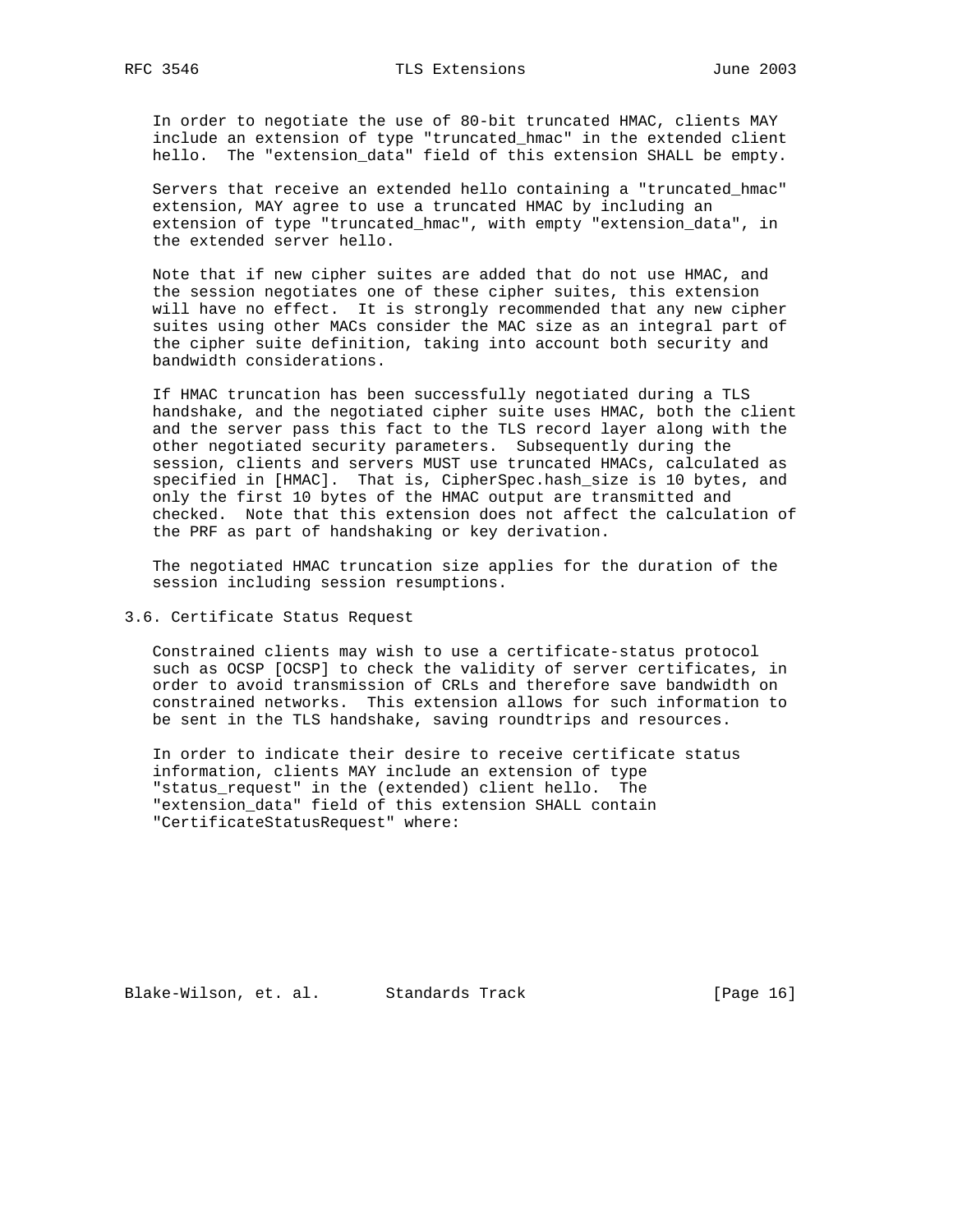struct { CertificateStatusType status\_type; select (status\_type) { case ocsp: OCSPStatusRequest; } request; } CertificateStatusRequest; enum {  $ocsp(1)$ , (255) } CertificateStatusType; struct { ResponderID responder\_id\_list<0..2^16-1>; Extensions request\_extensions; } OCSPStatusRequest; opaque ResponderID<1..2^16-1>; opaque Extensions<0..2^16-1>;

 In the OCSPStatusRequest, the "ResponderIDs" provides a list of OCSP responders that the client trusts. A zero-length "responder\_id\_list" sequence has the special meaning that the responders are implicitly known to the server - e.g., by prior arrangement. "Extensions" is a DER encoding of OCSP request extensions.

 Both "ResponderID" and "Extensions" are DER-encoded ASN.1 types as defined in [OCSP]. "Extensions" is imported from [PKIX]. A zero length "request\_extensions" value means that there are no extensions (as opposed to a zero-length ASN.1 SEQUENCE, which is not valid for the "Extensions" type).

 In the case of the "id-pkix-ocsp-nonce" OCSP extension, [OCSP] is unclear about its encoding; for clarification, the nonce MUST be a DER-encoded OCTET STRING, which is encapsulated as another OCTET STRING (note that implementations based on an existing OCSP client will need to be checked for conformance to this requirement).

 Servers that receive a client hello containing the "status\_request" extension, MAY return a suitable certificate status response to the client along with their certificate. If OCSP is requested, they SHOULD use the information contained in the extension when selecting an OCSP responder, and SHOULD include request\_extensions in the OCSP request.

 Servers return a certificate response along with their certificate by sending a "CertificateStatus" message immediately after the "Certificate" message (and before any "ServerKeyExchange" or "CertificateRequest" messages). If a server returns a

Blake-Wilson, et. al. Standards Track [Page 17]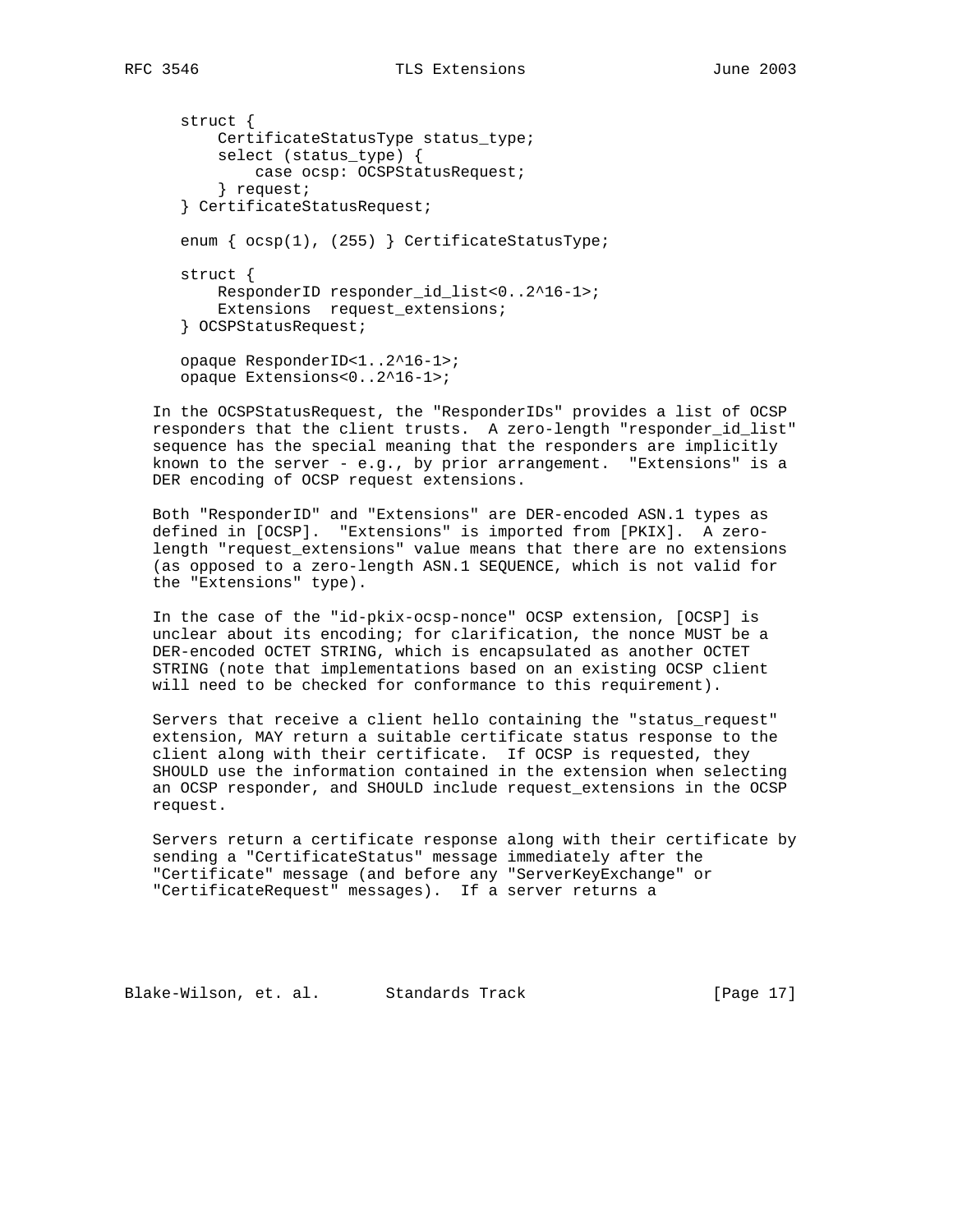"CertificateStatus" message, then the server MUST have included an extension of type "status\_request" with empty "extension\_data" in the extended server hello.

```
 struct {
     CertificateStatusType status_type;
     select (status_type) {
        case ocsp: OCSPResponse;
     } response;
 } CertificateStatus;
```
opaque OCSPResponse<1..2^24-1>;

 An "ocsp\_response" contains a complete, DER-encoded OCSP response (using the ASN.1 type OCSPResponse defined in [OCSP]). Note that only one OCSP response may be sent.

 The "CertificateStatus" message is conveyed using the handshake message type "certificate\_status".

 Note that a server MAY also choose not to send a "CertificateStatus" message, even if it receives a "status\_request" extension in the client hello message.

 Note in addition that servers MUST NOT send the "CertificateStatus" message unless it received a "status\_request" extension in the client hello message.

 Clients requesting an OCSP response, and receiving an OCSP response in a "CertificateStatus" message MUST check the OCSP response and abort the handshake if the response is not satisfactory.

4. Error Alerts

 This section defines new error alerts for use with the TLS extensions defined in this document.

 The following new error alerts are defined. To avoid "breaking" existing clients and servers, these alerts MUST NOT be sent unless the sending party has received an extended hello message from the party they are communicating with.

 - "unsupported\_extension" - this alert is sent by clients that receive an extended server hello containing an extension that they did not put in the corresponding client hello (see Section 2.3). This message is always fatal.

Blake-Wilson, et. al. Standards Track [Page 18]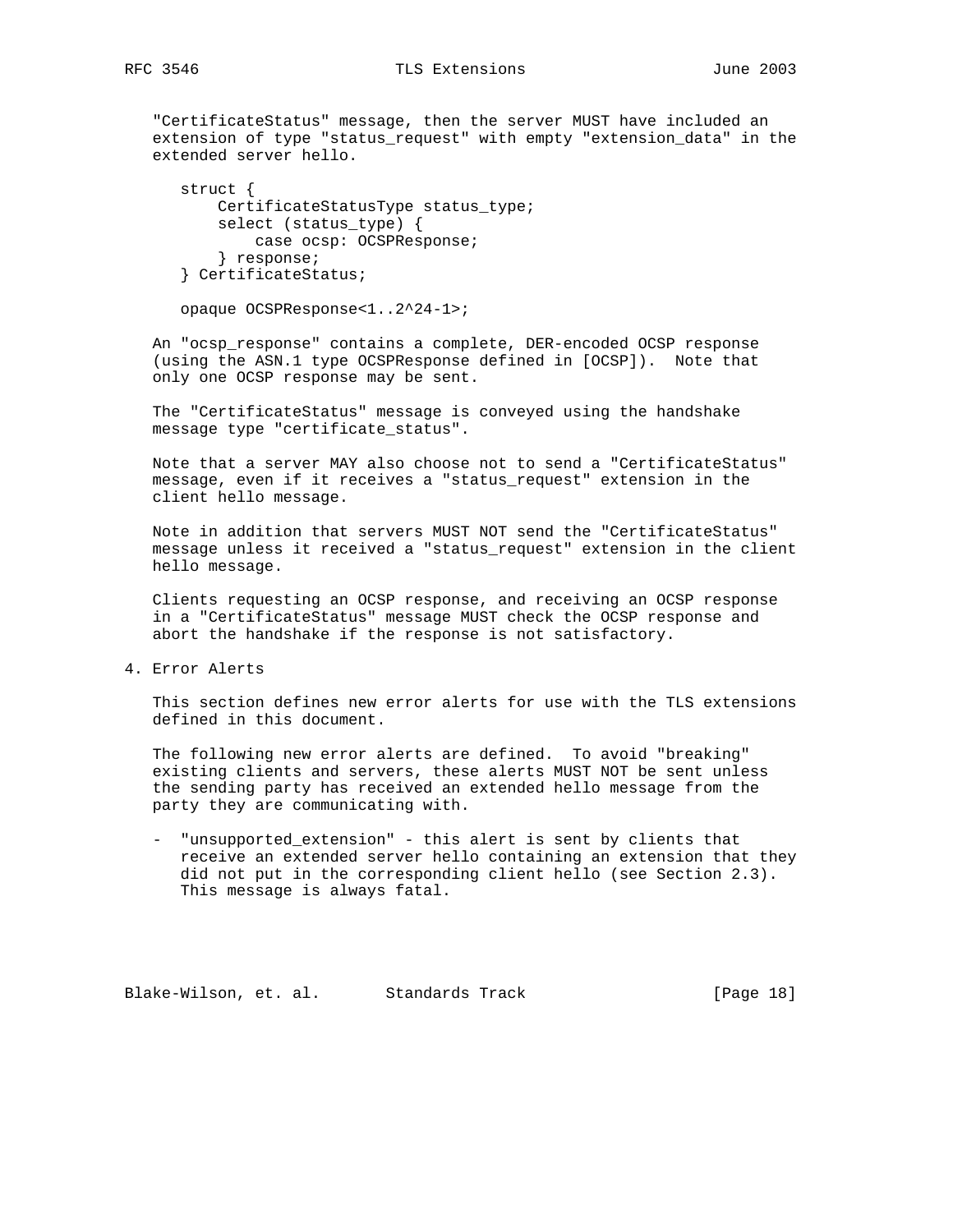- "unrecognized\_name" this alert is sent by servers that receive a server\_name extension request, but do not recognize the server name. This message MAY be fatal.
- "certificate\_unobtainable" this alert is sent by servers who are unable to retrieve a certificate chain from the URL supplied by the client (see Section 3.3). This message MAY be fatal - for example if client authentication is required by the server for the handshake to continue and the server is unable to retrieve the certificate chain, it may send a fatal alert.
- "bad\_certificate\_status\_response" this alert is sent by clients that receive an invalid certificate status response (see Section 3.6). This message is always fatal.
- "bad\_certificate\_hash\_value" this alert is sent by servers when a certificate hash does not match a client provided certificate\_hash. This message is always fatal.

These error alerts are conveyed using the following syntax:

 enum { close\_notify(0), unexpected\_message(10), bad\_record\_mac(20), decryption\_failed(21), record\_overflow(22), decompression\_failure(30), handshake\_failure(40), /\* 41 is not defined, for historical reasons \*/ bad\_certificate(42), unsupported\_certificate(43), certificate\_revoked(44), certificate\_expired(45), certificate\_unknown(46), illegal\_parameter(47), unknown\_ca(48), access\_denied(49), decode\_error(50), decrypt\_error(51), export\_restriction(60), protocol\_version(70), insufficient\_security(71), internal\_error(80), user\_canceled(90), no\_renegotiation(100), unsupported\_extension(110), /\* new \*/ certificate\_unobtainable(111), /\* new \*/

Blake-Wilson, et. al. Standards Track [Page 19]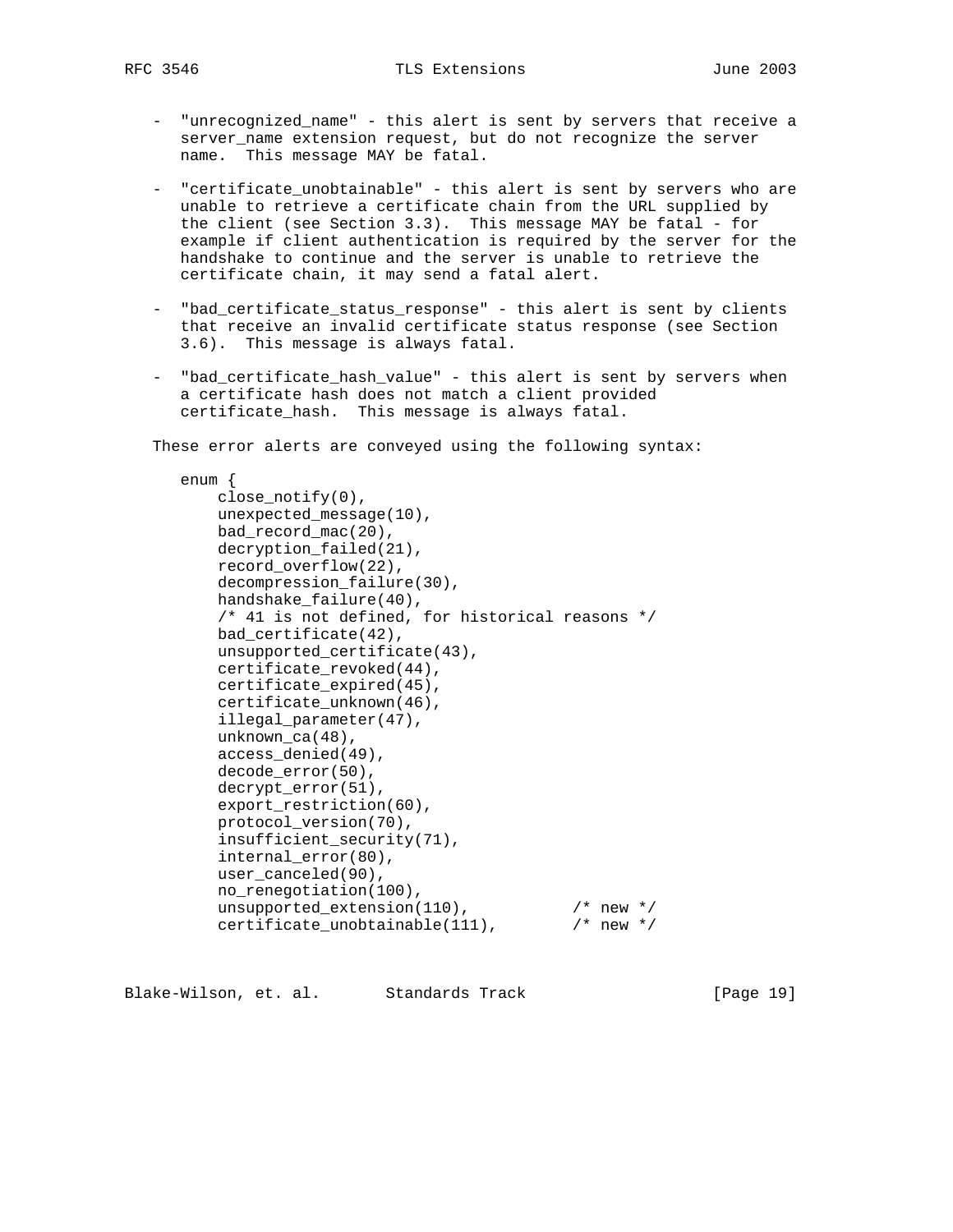```
unrecognized_name(112), \frac{1}{2} /* new */
    bad_certificate_status_response(113), /* new */
    bad_certificate_hash_value(114), /* new */
    (255)
 } AlertDescription;
```
5. Procedure for Defining New Extensions

 Traditionally for Internet protocols, the Internet Assigned Numbers Authority (IANA) handles the allocation of new values for future expansion, and RFCs usually define the procedure to be used by the IANA. However, there are subtle (and not so subtle) interactions that may occur in this protocol between new features and existing features which may result in a significant reduction in overall security.

 Therefore, requests to define new extensions (including assigning extension and error alert numbers) must be approved by IETF Standards Action.

 The following considerations should be taken into account when designing new extensions:

- All of the extensions defined in this document follow the convention that for each extension that a client requests and that the server understands, the server replies with an extension of the same type.
- Some cases where a server does not agree to an extension are error conditions, and some simply a refusal to support a particular feature. In general error alerts should be used for the former, and a field in the server extension response for the latter.
- Extensions should as far as possible be designed to prevent any attack that forces use (or non-use) of a particular feature by manipulation of handshake messages. This principle should be followed regardless of whether the feature is believed to cause a security problem.

 Often the fact that the extension fields are included in the inputs to the Finished message hashes will be sufficient, but extreme care is needed when the extension changes the meaning of messages sent in the handshake phase. Designers and implementors should be aware of the fact that until the handshake has been authenticated, active attackers can modify messages and insert, remove, or replace extensions.

Blake-Wilson, et. al. Standards Track [Page 20]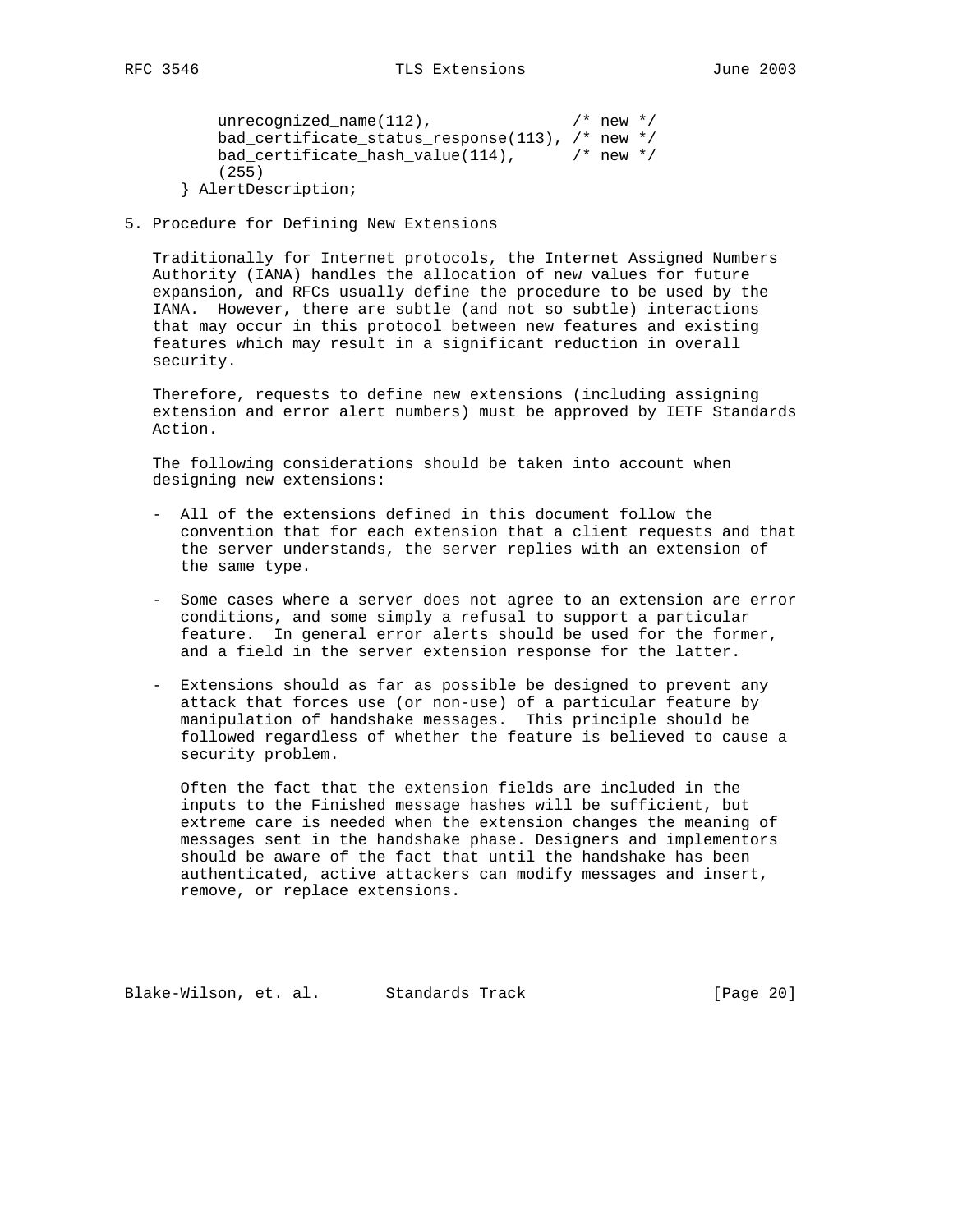- It would be technically possible to use extensions to change major aspects of the design of TLS; for example the design of cipher suite negotiation. This is not recommended; it would be more appropriate to define a new version of TLS - particularly since the TLS handshake algorithms have specific protection against version rollback attacks based on the version number, and the possibility of version rollback should be a significant consideration in any major design change.
- 6. Security Considerations

 Security considerations for the extension mechanism in general, and the design of new extensions, are described in the previous section. A security analysis of each of the extensions defined in this document is given below.

 In general, implementers should continue to monitor the state of the art, and address any weaknesses identified.

 Additional security considerations are described in the TLS 1.0 RFC [TLS].

6.1. Security of server\_name

 If a single server hosts several domains, then clearly it is necessary for the owners of each domain to ensure that this satisfies their security needs. Apart from this, server\_name does not appear to introduce significant security issues.

 Implementations MUST ensure that a buffer overflow does not occur whatever the values of the length fields in server name.

 Although this document specifies an encoding for internationalized hostnames in the server name extension, it does not address any security issues associated with the use of internationalized hostnames in TLS - in particular, the consequences of "spoofed" names that are indistinguishable from another name when displayed or printed. It is recommended that server certificates not be issued for internationalized hostnames unless procedures are in place to mitigate the risk of spoofed hostnames.

6.2. Security of max\_fragment\_length

 The maximum fragment length takes effect immediately, including for handshake messages. However, that does not introduce any security complications that are not already present in TLS, since [TLS] requires implementations to be able to handle fragmented handshake messages.

Blake-Wilson, et. al. Standards Track [Page 21]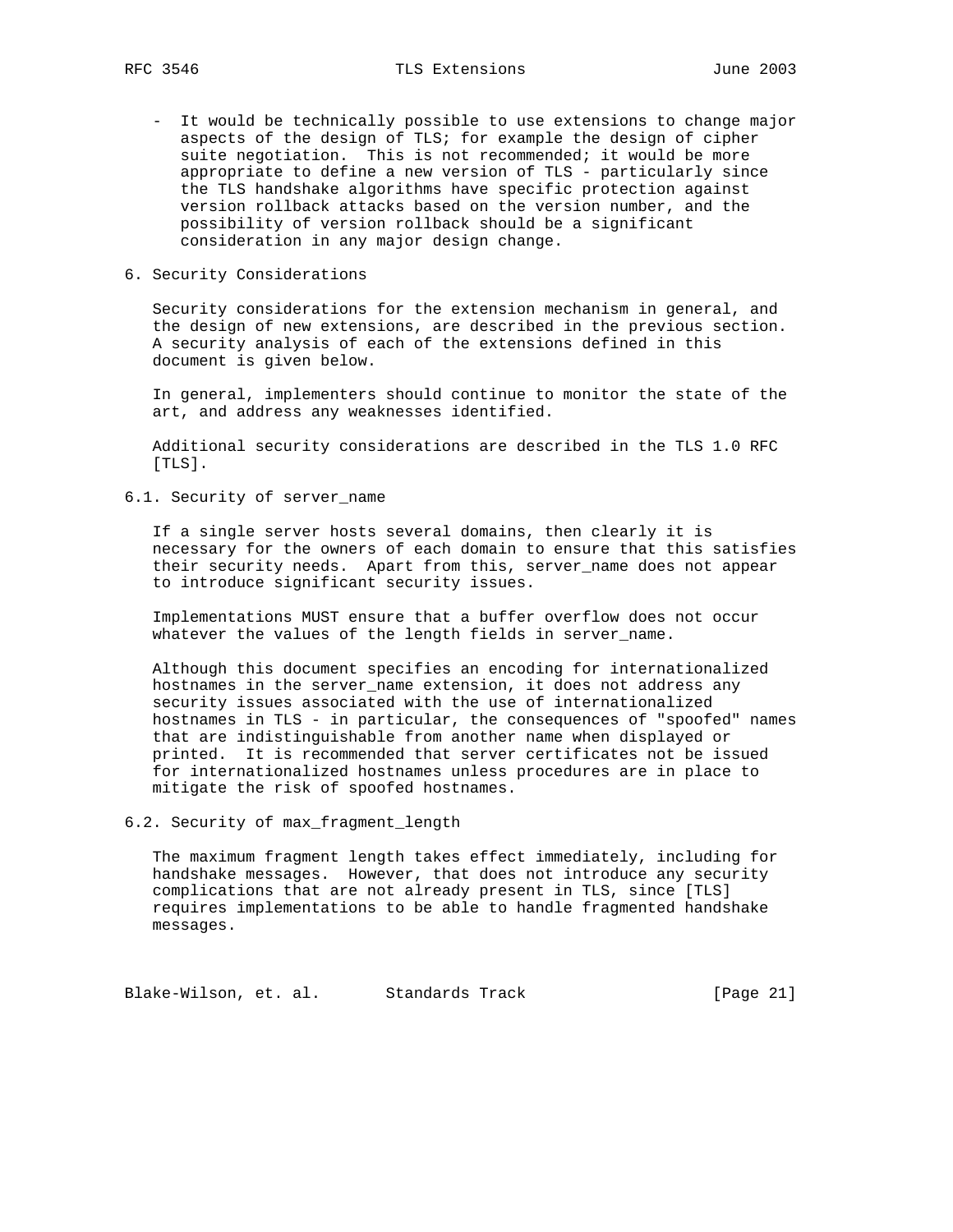Note that as described in section 3.2, once a non-null cipher suite has been activated, the effective maximum fragment length depends on the cipher suite and compression method, as well as on the negotiated max\_fragment\_length. This must be taken into account when sizing buffers, and checking for buffer overflow.

#### 6.3. Security of client\_certificate\_url

There are two major issues with this extension.

 The first major issue is whether or not clients should include certificate hashes when they send certificate URLs.

When client authentication is used \*without\* the client\_certificate\_url extension, the client certificate chain is covered by the Finished message hashes. The purpose of including hashes and checking them against the retrieved certificate chain, is to ensure that the same property holds when this extension is used i.e., that all of the information in the certificate chain retrieved by the server is as the client intended.

 On the other hand, omitting certificate hashes enables functionality that is desirable in some circumstances - for example clients can be issued daily certificates that are stored at a fixed URL and need not be provided to the client. Clients that choose to omit certificate hashes should be aware of the possibility of an attack in which the attacker obtains a valid certificate on the client's key that is different from the certificate the client intended to provide. Although TLS uses both MD5 and SHA-1 hashes in several other places, this was not believed to be necessary here. The property required of SHA-1 is second pre-image resistance.

 The second major issue is that support for client\_certificate\_url involves the server acting as a client in another URL protocol. The server therefore becomes subject to many of the same security concerns that clients of the URL scheme are subject to, with the added concern that the client can attempt to prompt the server to connect to some, possibly weird-looking URL.

 In general this issue means that an attacker might use the server to indirectly attack another host that is vulnerable to some security flaw. It also introduces the possibility of denial of service attacks in which an attacker makes many connections to the server, each of which results in the server attempting a connection to the target of the attack.

Blake-Wilson, et. al. Standards Track [Page 22]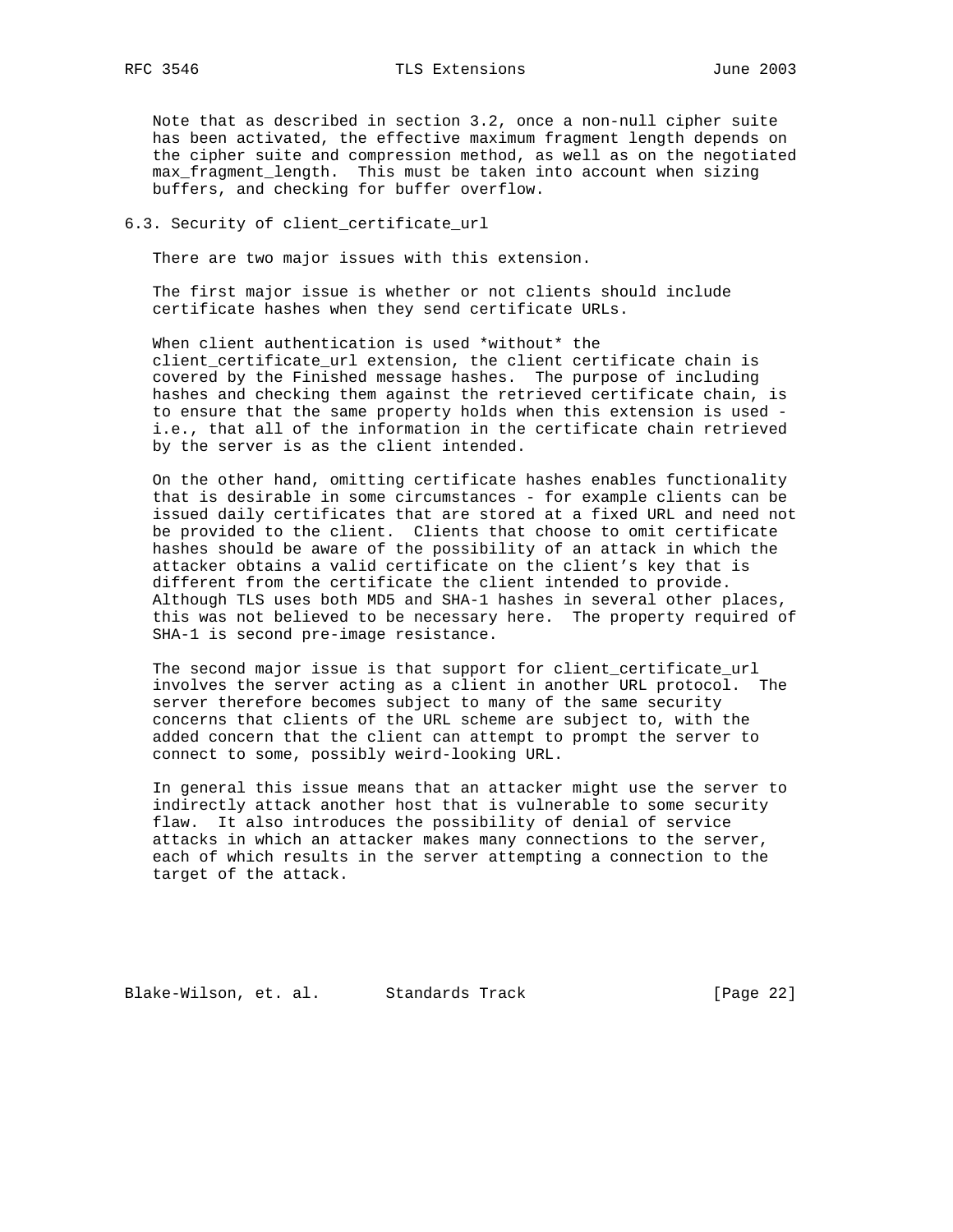Note that the server may be behind a firewall or otherwise able to access hosts that would not be directly accessible from the public Internet; this could exacerbate the potential security and denial of service problems described above, as well as allowing the existence of internal hosts to be confirmed when they would otherwise be hidden.

 The detailed security concerns involved will depend on the URL schemes supported by the server. In the case of HTTP, the concerns are similar to those that apply to a publicly accessible HTTP proxy server. In the case of HTTPS, the possibility for loops and deadlocks to be created exists and should be addressed. In the case of FTP, attacks similar to FTP bounce attacks arise.

 As a result of this issue, it is RECOMMENDED that the client\_certificate\_url extension should have to be specifically enabled by a server administrator, rather than being enabled by default. It is also RECOMMENDED that URI protocols be enabled by the administrator individually, and only a minimal set of protocols be enabled, with unusual protocols offering limited security or whose security is not well-understood being avoided.

 As discussed in [URI], URLs that specify ports other than the default may cause problems, as may very long URLs (which are more likely to be useful in exploiting buffer overflow bugs).

 Also note that HTTP caching proxies are common on the Internet, and some proxies do not check for the latest version of an object correctly. If a request using HTTP (or another caching protocol) goes through a misconfigured or otherwise broken proxy, the proxy may return an out-of-date response.

#### 6.4. Security of trusted\_ca\_keys

 It is possible that which CA root keys a client possesses could be regarded as confidential information. As a result, the CA root key indication extension should be used with care.

 The use of the SHA-1 certificate hash alternative ensures that each certificate is specified unambiguously. As for the previous extension, it was not believed necessary to use both MD5 and SHA-1 hashes.

## 6.5. Security of truncated\_hmac

 It is possible that truncated MACs are weaker than "un-truncated" MACs. However, no significant weaknesses are currently known or expected to exist for HMAC with MD5 or SHA-1, truncated to 80 bits.

Blake-Wilson, et. al. Standards Track [Page 23]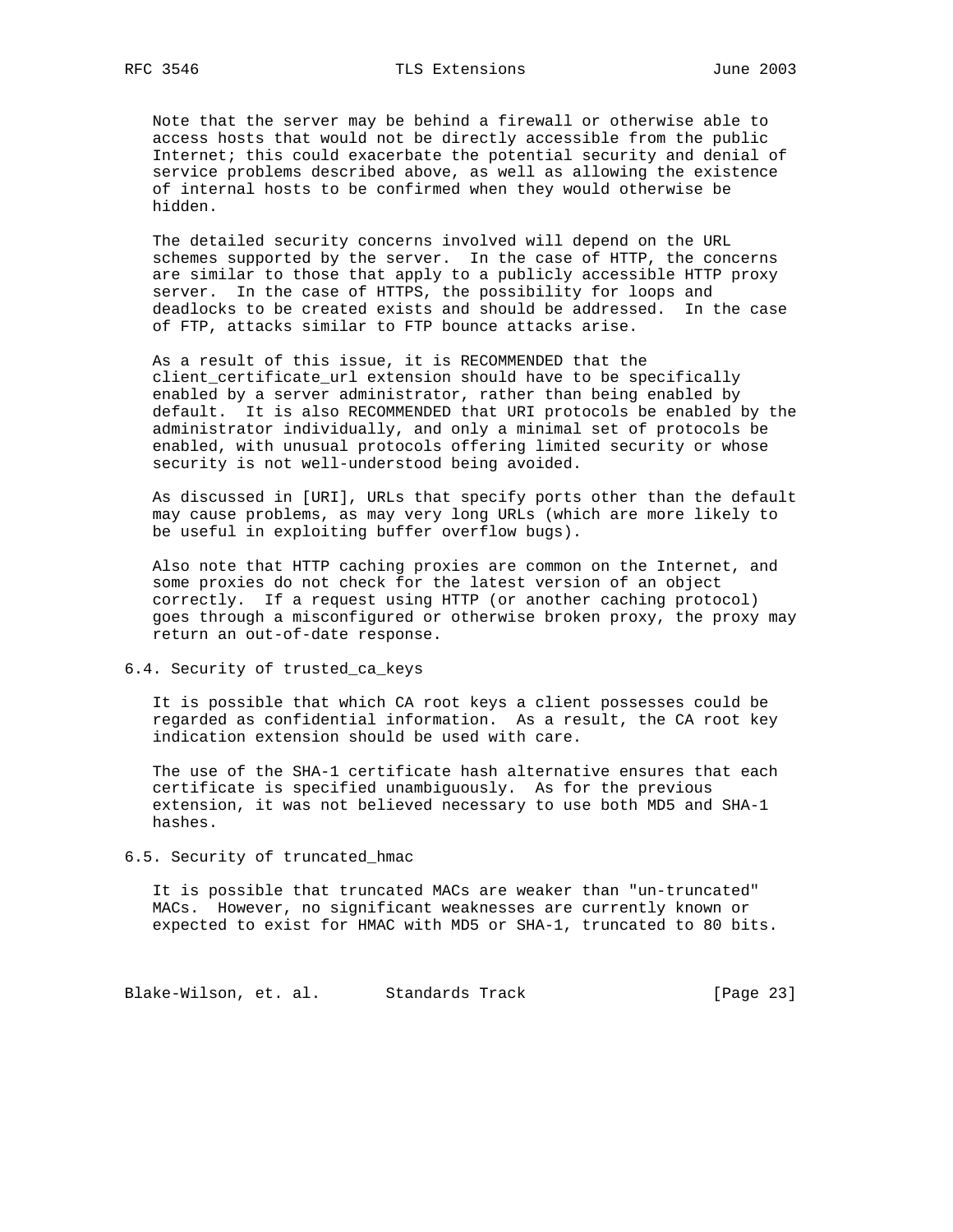Note that the output length of a MAC need not be as long as the length of a symmetric cipher key, since forging of MAC values cannot be done off-line: in TLS, a single failed MAC guess will cause the immediate termination of the TLS session.

 Since the MAC algorithm only takes effect after the handshake messages have been authenticated by the hashes in the Finished messages, it is not possible for an active attacker to force negotiation of the truncated HMAC extension where it would not otherwise be used (to the extent that the handshake authentication is secure). Therefore, in the event that any security problem were found with truncated HMAC in future, if either the client or the server for a given session were updated to take into account the problem, they would be able to veto use of this extension.

6.6. Security of status\_request

 If a client requests an OCSP response, it must take into account that an attacker's server using a compromised key could (and probably would) pretend not to support the extension. A client that requires OCSP validation of certificates SHOULD either contact the OCSP server directly in this case, or abort the handshake.

 Use of the OCSP nonce request extension (id-pkix-ocsp-nonce) may improve security against attacks that attempt to replay OCSP responses; see section 4.4.1 of [OCSP] for further details.

7. Internationalization Considerations

 None of the extensions defined here directly use strings subject to localization. Domain Name System (DNS) hostnames are encoded using UTF-8. If future extensions use text strings, then internationalization should be considered in their design.

8. IANA Considerations

 The MIME type "application/pkix-pkipath" has been registered by the IANA with the following template:

 To: ietf-types@iana.org Subject: Registration of MIME media type application/pkix-pkipath

MIME media type name: application

MIME subtype name: pkix-pkipath

Required parameters: none

Blake-Wilson, et. al. Standards Track [Page 24]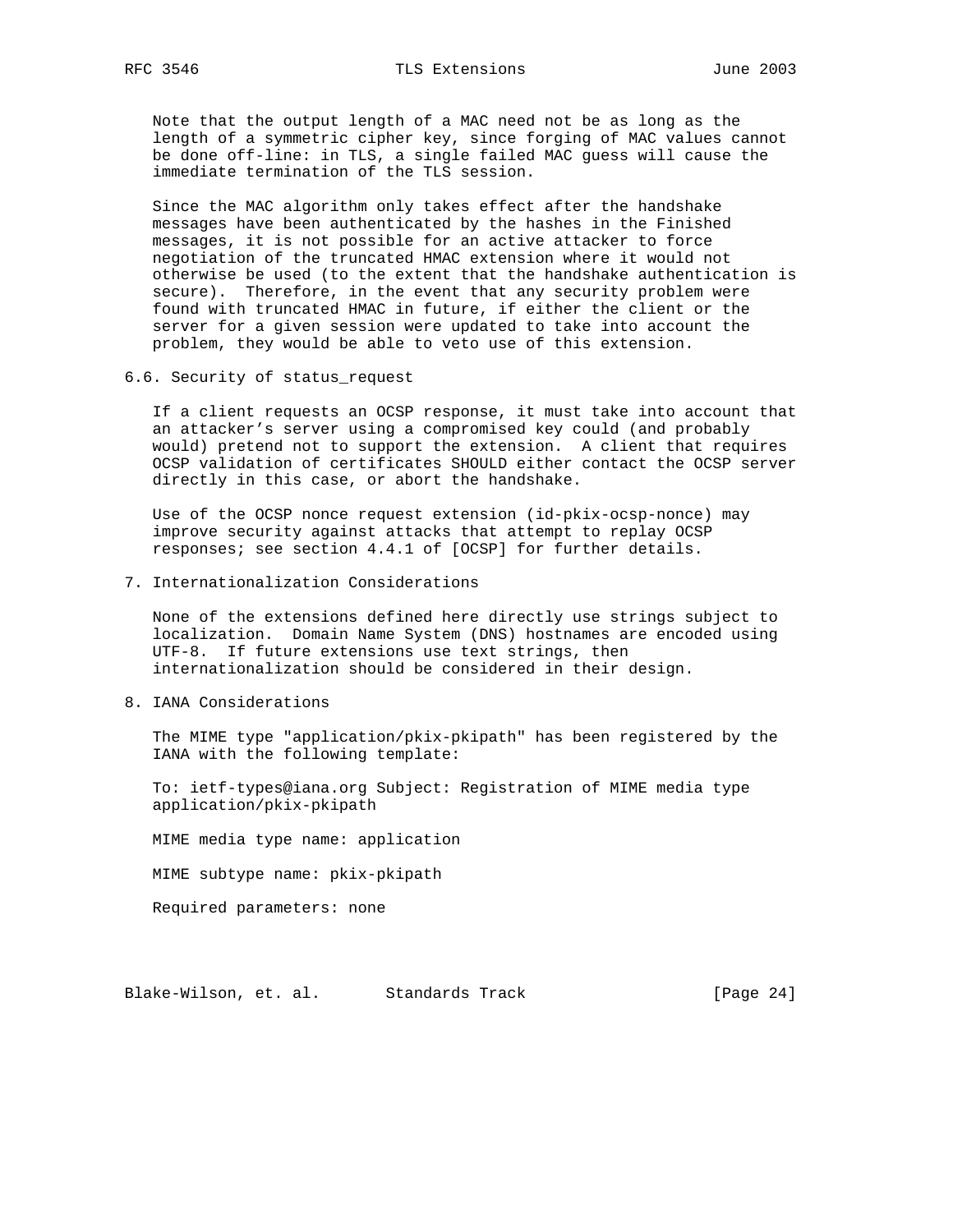Optional parameters: version (default value is "1")

Encoding considerations:

 This MIME type is a DER encoding of the ASN.1 type PkiPath, defined as follows: PkiPath ::= SEQUENCE OF Certificate PkiPath is used to represent a certification path. Within the sequence, the order of certificates is such that the subject of the first certificate is the issuer of the second certificate, etc.

 This is identical to the definition that will be published in [X509-4th-TC1]; note that it is different from that in [X509-4th].

 All Certificates MUST conform to [PKIX]. (This should be interpreted as a requirement to encode only PKIX-conformant certificates using this type. It does not necessarily require that all certificates that are not strictly PKIX-conformant must be rejected by relying parties, although the security consequences of accepting any such certificates should be considered carefully.)

 DER (as opposed to BER) encoding MUST be used. If this type is sent over a 7-bit transport, base64 encoding SHOULD be used.

Security considerations:

 The security considerations of [X509-4th] and [PKIX] (or any updates to them) apply, as well as those of any protocol that uses this type (e.g., TLS).

 Note that this type only specifies a certificate chain that can be assessed for validity according to the relying party's existing configuration of trusted CAs; it is not intended to be used to specify any change to that configuration.

Interoperability considerations:

 No specific interoperability problems are known with this type, but for recommendations relating to X.509 certificates in general, see [PKIX].

Published specification: this memo, and [PKIX].

 Applications which use this media type: TLS. It may also be used by other protocols, or for general interchange of PKIX certificate chains.

Blake-Wilson, et. al. Standards Track [Page 25]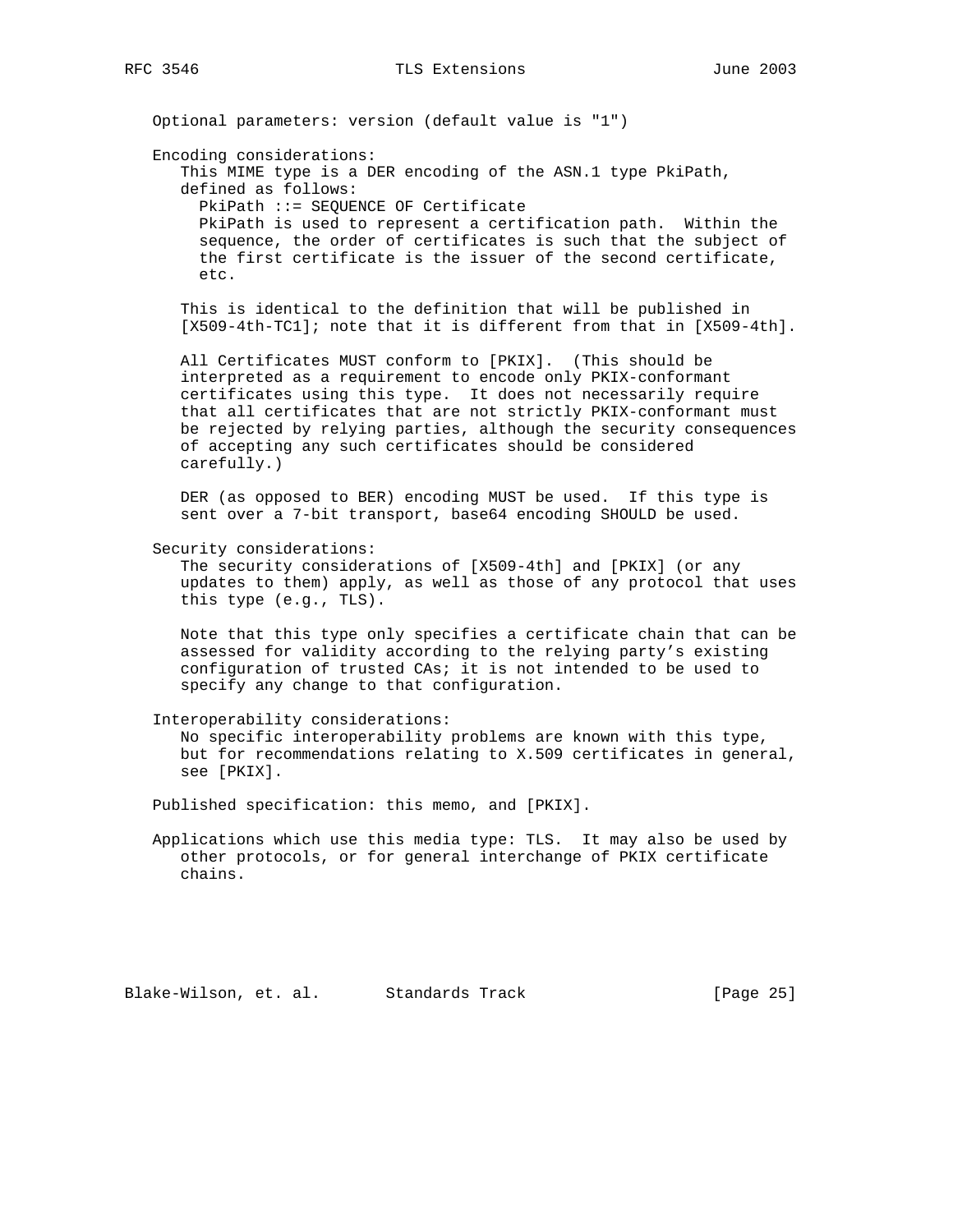Additional information: Magic number(s): DER-encoded ASN.1 can be easily recognized. Further parsing is required to distinguish from other ASN.1 types. File extension(s): .pkipath Macintosh File Type Code(s): not specified

 Person & email address to contact for further information: Magnus Nystrom <magnus@rsasecurity.com>

Intended usage: COMMON

 Author/Change controller: Magnus Nystrom <magnus@rsasecurity.com>

9. Intellectual Property Rights

 The IETF takes no position regarding the validity or scope of any intellectual property or other rights that might be claimed to pertain to the implementation or use of the technology described in this document or the extent to which any license under such rights might or might not be available; neither does it represent that it has made any effort to identify any such rights. Information on the IETF's procedures with respect to rights in standards-track and standards-related documentation can be found in RFC 2028. Copies of claims of rights made available for publication and any assurances of licenses to be made available, or the result of an attempt made to obtain a general license or permission for the use of such proprietary rights by implementors or users of this specification can be obtained from the IETF Secretariat.

 The IETF invites any interested party to bring to its attention any copyrights, patents or patent applications, or other proprietary rights which may cover technology that may be required to practice this document. Please address the information to the IETF Executive Director.

10. Acknowledgments

 The authors wish to thank the TLS Working Group and the WAP Security Group. This document is based on discussion within these groups.

Blake-Wilson, et. al. Standards Track [Page 26]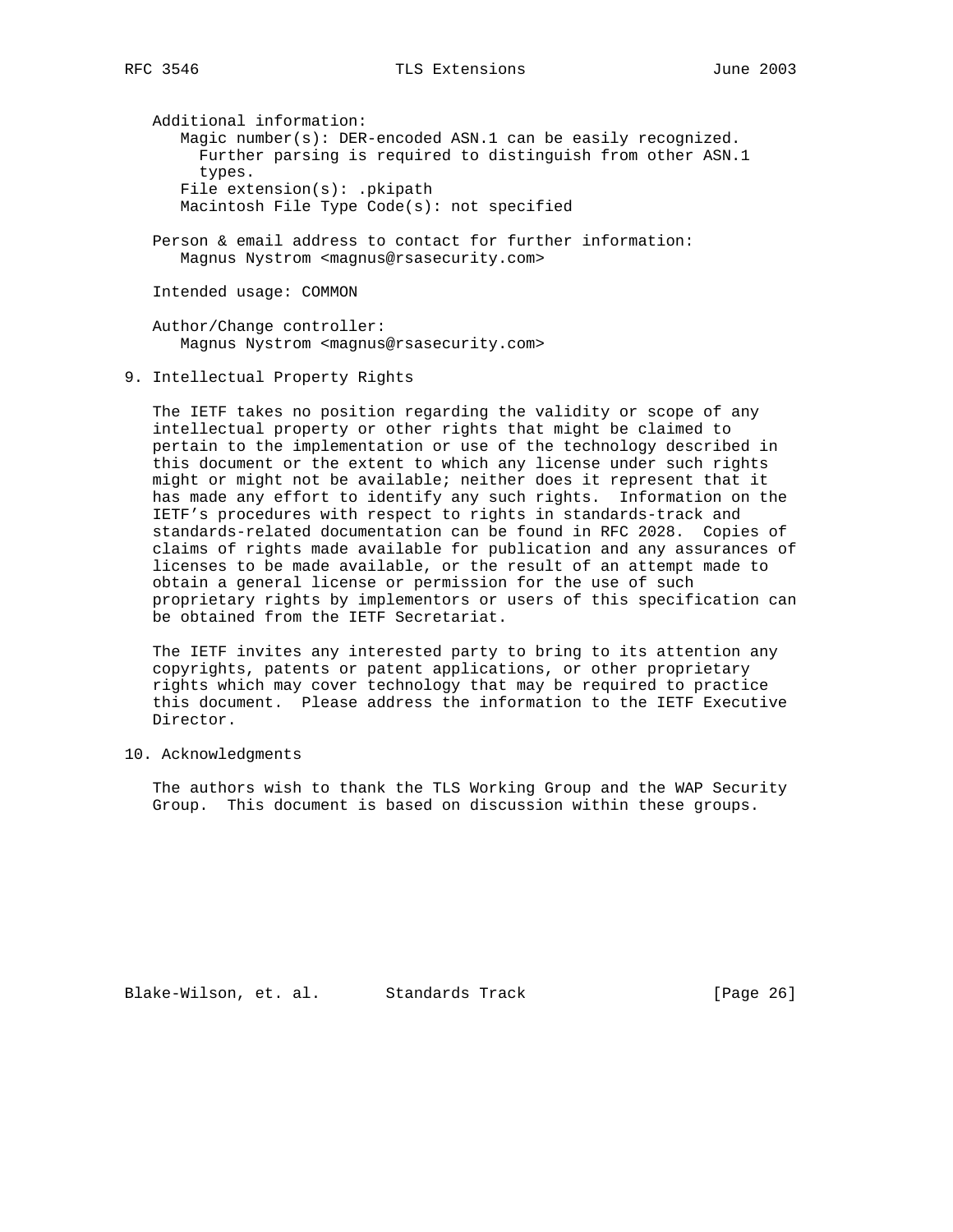## 11. Normative References

- [HMAC] Krawczyk, H., Bellare, M. and R. Canetti, "HMAC: Keyed-hashing for message authentication", RFC 2104, February 1997.
- [HTTP] Fielding, R., Gettys, J., Mogul, J., Frystyk, H., Masinter, L., Leach, P. and T. Berners-Lee, "Hypertext Transfer Protocol -- HTTP/1.1", RFC 2616, June 1999.
- [IDNA] Faltstrom, P., Hoffman, P. and A. Costello, "Internationalizing Domain Names in Applications (IDNA)", RFC 3490, March 2003.
- [KEYWORDS] Bradner, S., "Key words for use in RFCs to Indicate Requirement Levels", BCP 14, RFC 2119, March 1997.
- [OCSP] Myers, M., Ankney, R., Malpani, A., Galperin, S. and C. Adams, "Internet X.509 Public Key Infrastructure: Online Certificate Status Protocol - OCSP", RFC 2560, June 1999.
- [PKIOP] Housley, R. and P. Hoffman, "Internet X.509 Public Key Infrastructure - Operation Protocols: FTP and HTTP", RFC 2585, May 1999.
- [PKIX] Housley, R., Polk, W., Ford, W. and D. Solo, "Internet Public Key Infrastructure - Certificate and Certificate Revocation List (CRL) Profile", RFC 3280, April 2002.
- [TLS] Dierks, T. and C. Allen, "The TLS Protocol Version 1.0", RFC 2246, January 1999.
- [URI] Berners-Lee, T., Fielding, R. and L. Masinter, "Uniform Resource Identifiers (URI): Generic Syntax", RFC 2396, August 1998.
- [UTF8] Yergeau, F., "UTF-8, a transformation format of ISO 10646", RFC 2279, January 1998.

 [X509-4th] ITU-T Recommendation X.509 (2000) | ISO/IEC 9594- 8:2001, "Information Systems - Open Systems Interconnection - The Directory: Public key and attribute certificate frameworks."

Blake-Wilson, et. al. Standards Track [Page 27]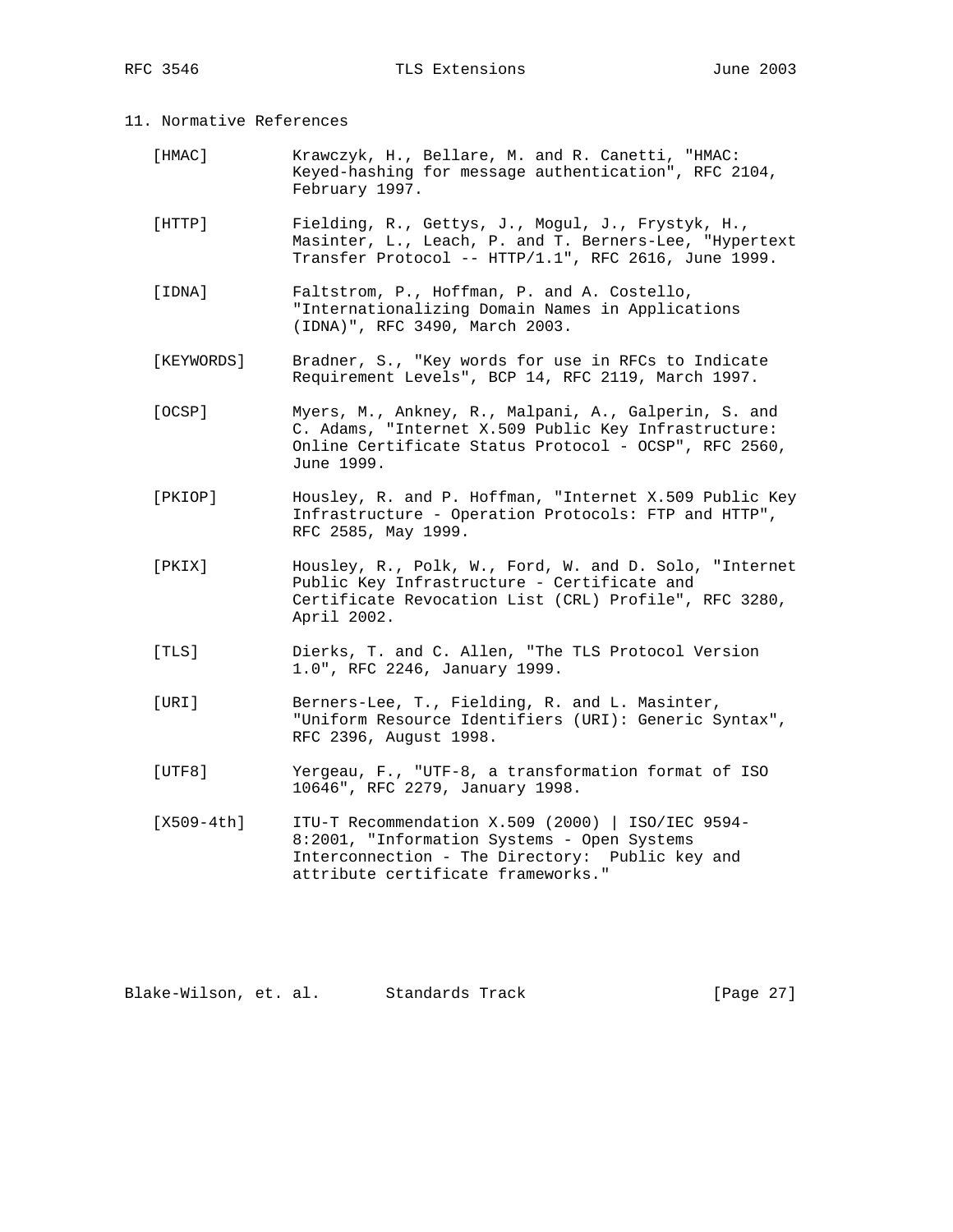[X509-4th-TC1] ITU-T Recommendation X.509(2000) Corrigendum 1(2001) | ISO/IEC 9594-8:2001/Cor.1:2002, Technical Corrigendum 1 to ISO/IEC 9594:8:2001.

12. Informative References

- [KERB] Medvinsky, A. and M. Hur, "Addition of Kerberos Cipher Suites to Transport Layer Security (TLS)", RFC 2712, October 1999.
- [MAILING LIST] J. Mikkelsen, R. Eberhard, and J. Kistler, "General ClientHello extension mechanism and virtual hosting," ietf-tls mailing list posting, August 14, 2000.
- [AESSUITES] Chown, P., "Advanced Encryption Standard (AES) Ciphersuites for Transport Layer Security (TLS)", RFC 3268, June 2002.

13. Authors' Addresses

 Simon Blake-Wilson BCI EMail: sblakewilson@bcisse.com

 Magnus Nystrom RSA Security EMail: magnus@rsasecurity.com

 David Hopwood Independent Consultant EMail: david.hopwood@zetnet.co.uk

 Jan Mikkelsen Transactionware EMail: janm@transactionware.com

 Tim Wright Vodafone EMail: timothy.wright@vodafone.com

Blake-Wilson, et. al. Standards Track [Page 28]